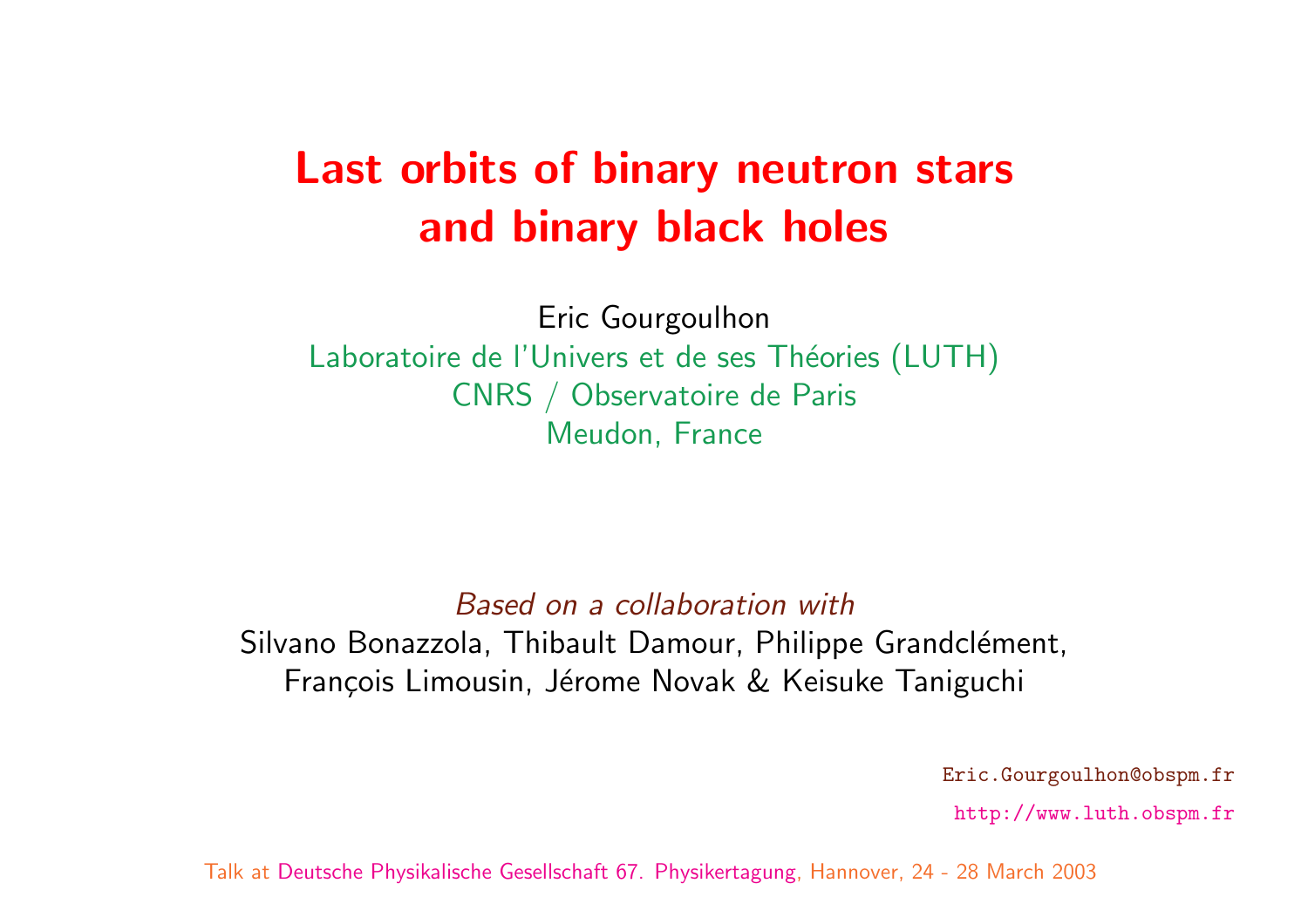### Plan

- 1. Evolution of binary compact objects
- 2. The helical Killing vector approach
- 3. Numerical technique
- 4. Results for binary neutron stars
- 5. Results for binary black holes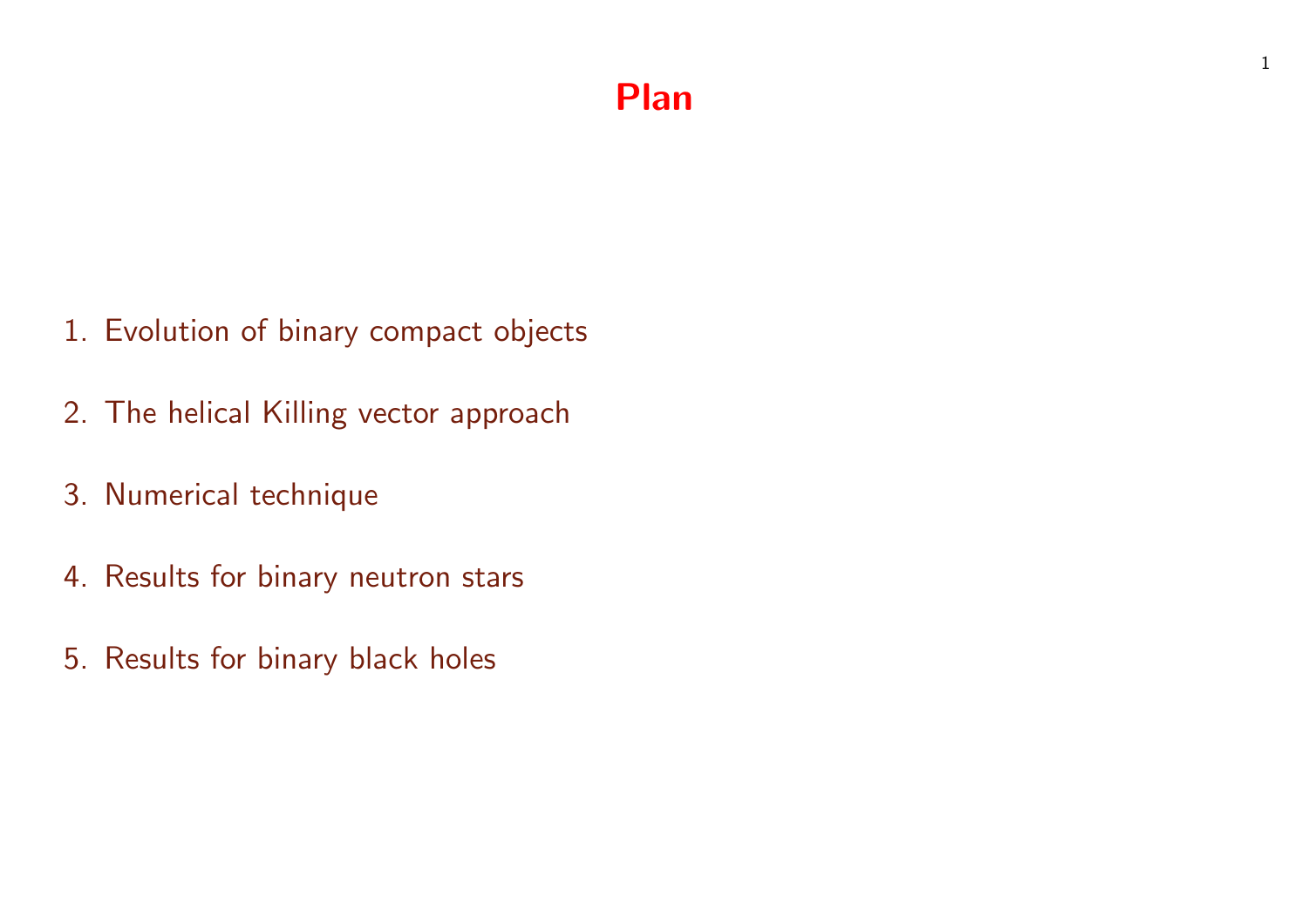# 

# Evolution of binary compact objects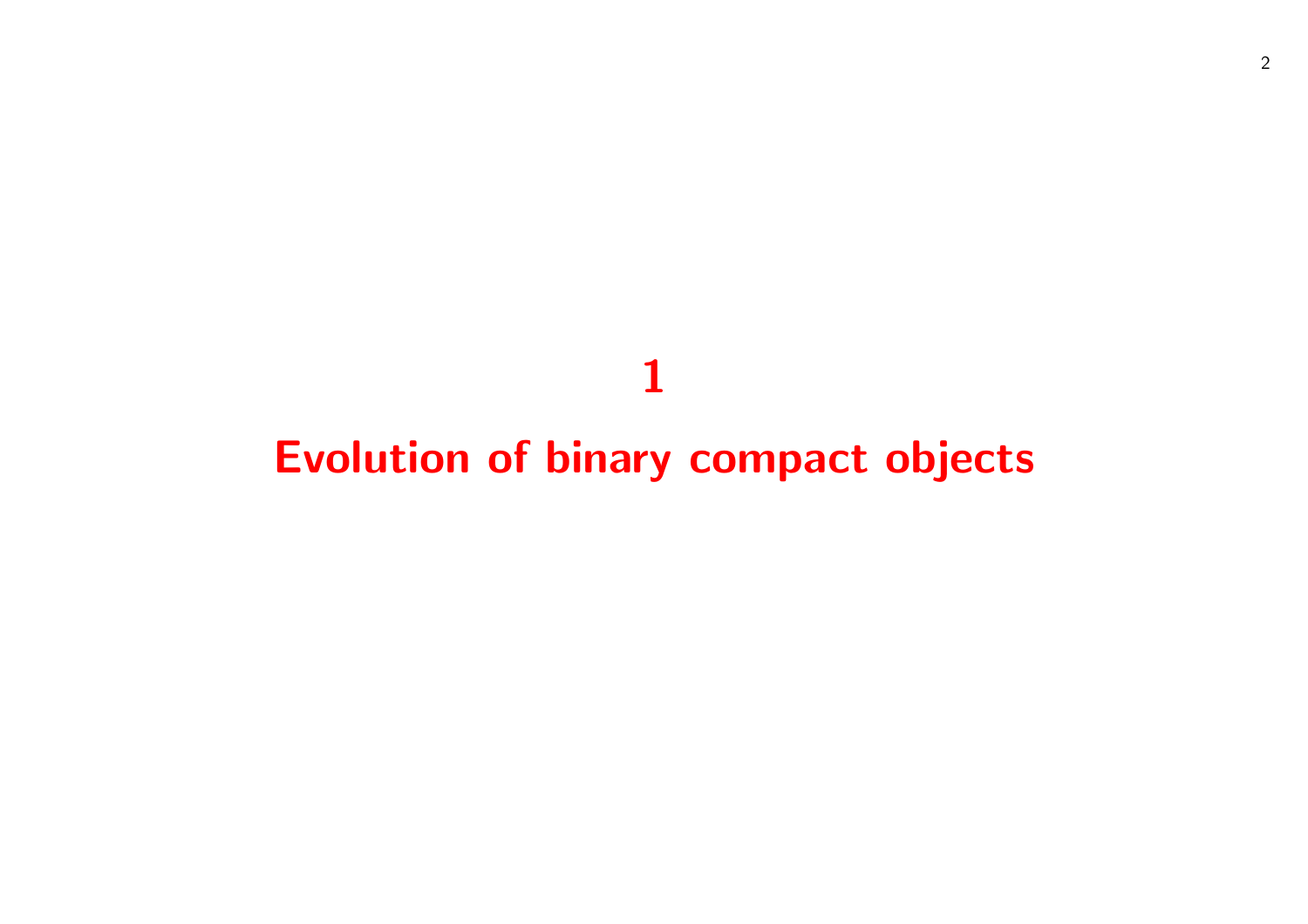#### Observational evidences for binary neutro

Binary pulsars with  $M_1 > 1.3$   $M_{\odot}$  and  $M_2 > 1.3$ .

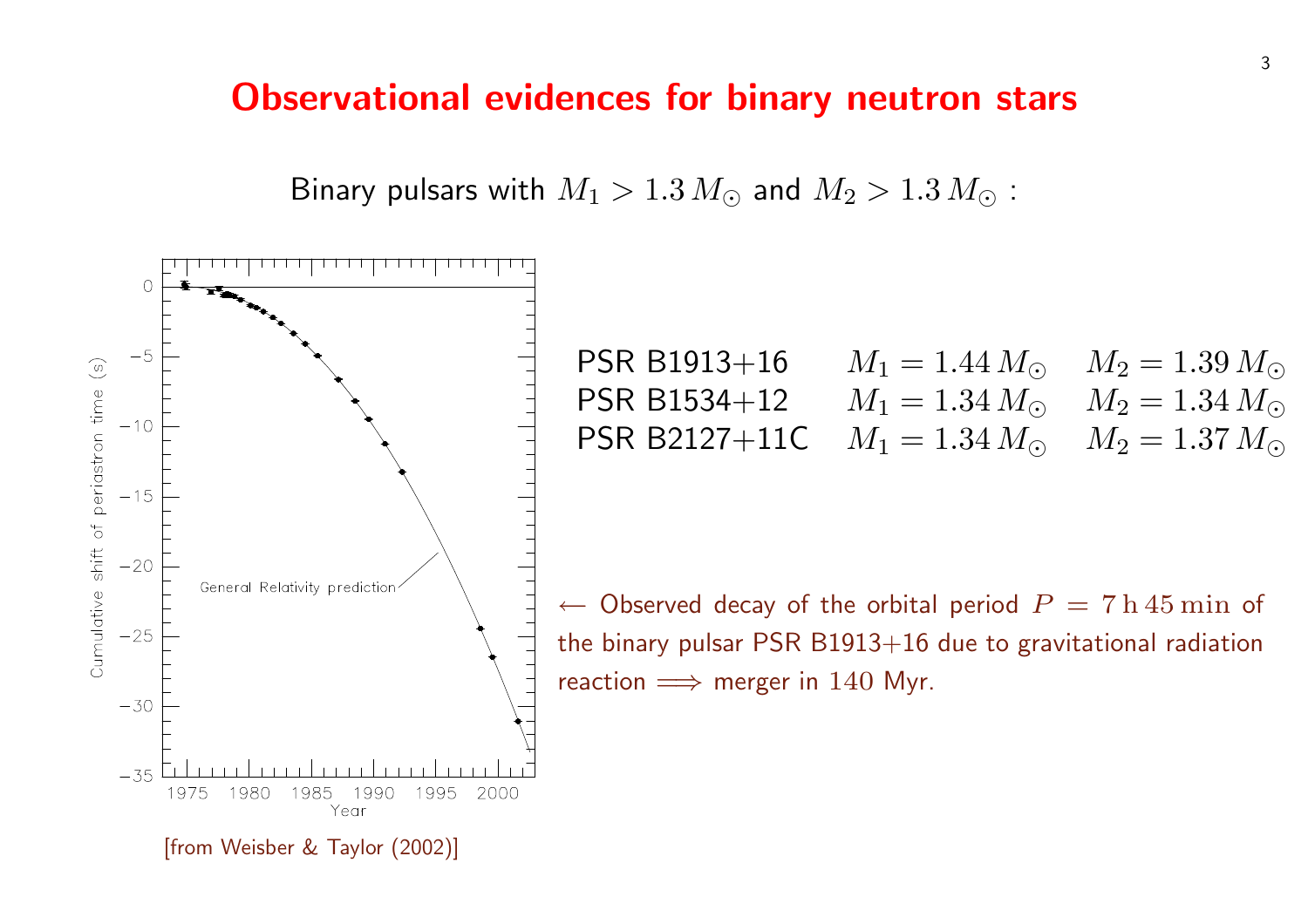## Observational evidences for binary black



Change of direction of NGC 326 jet [Merrit & Eckers, Science 297, 1310 (2002)]



X-ray view of double of galaxy NGC 6240 [Komossa et al., ApJ 582, L1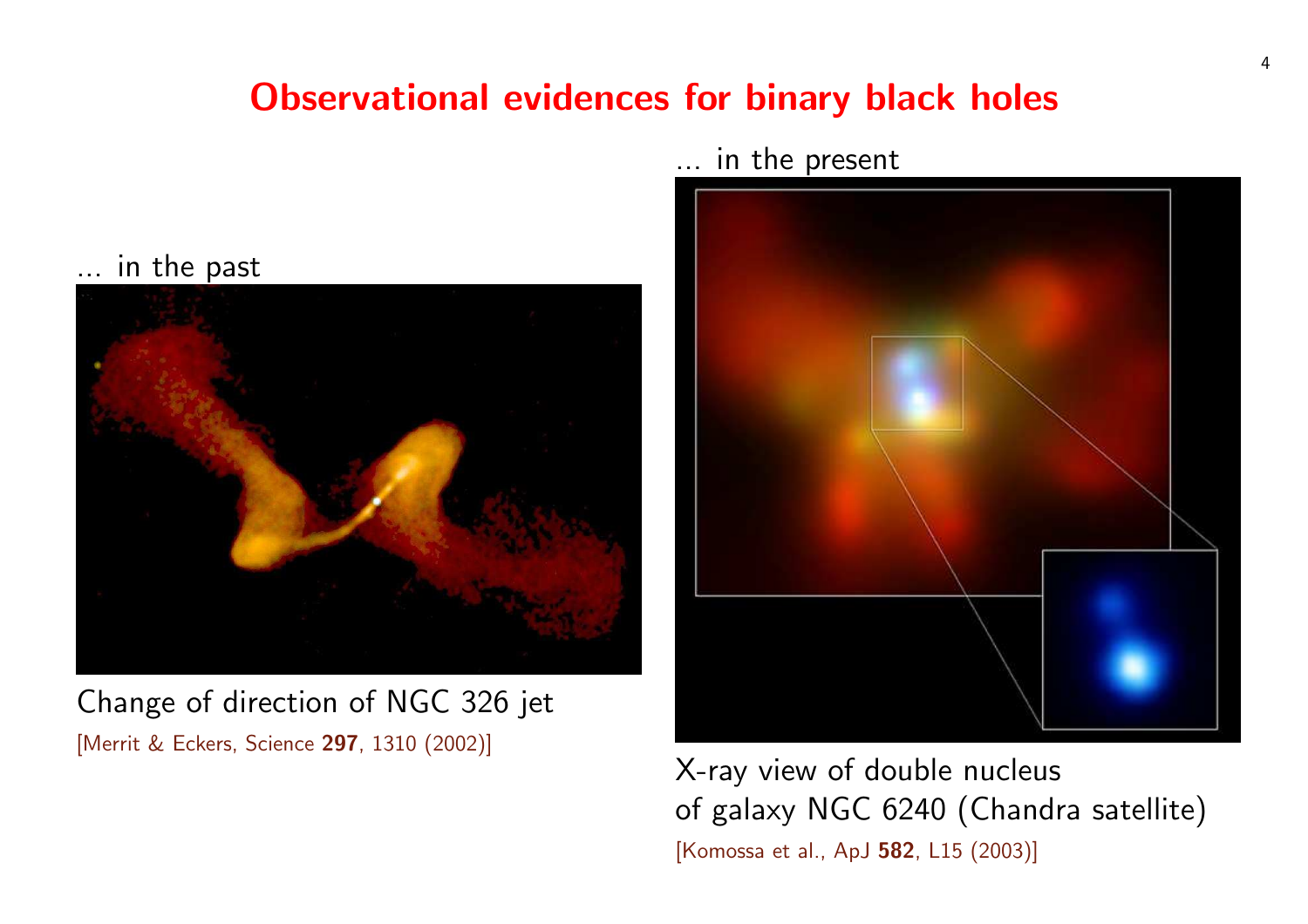#### Inspiraling motion



[Buonanno & Damour, PRD 62, 064015 (2000)]]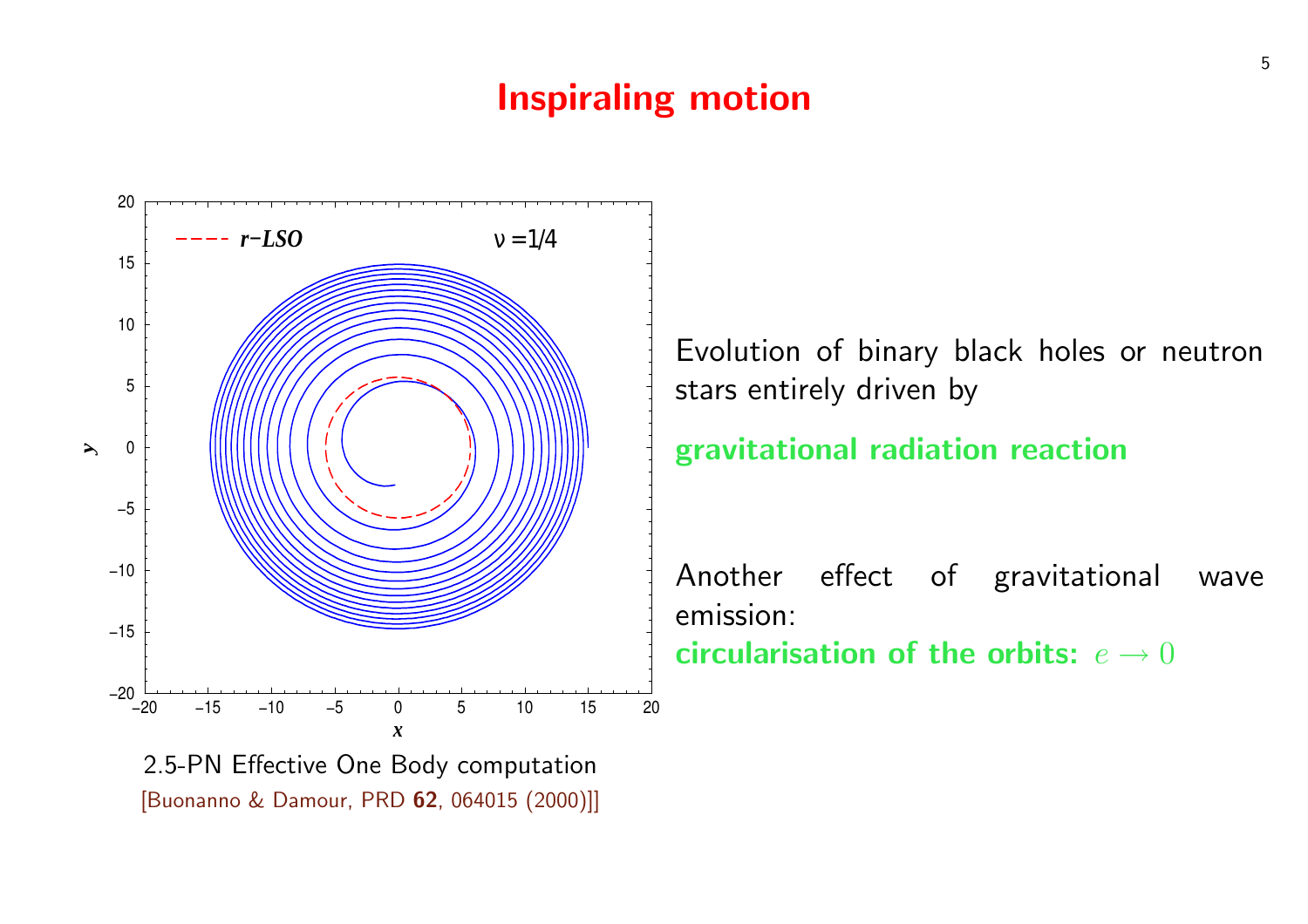### Gravitational waveform



[from Buonanno & Damour, PRD 62, 064015 (2000)]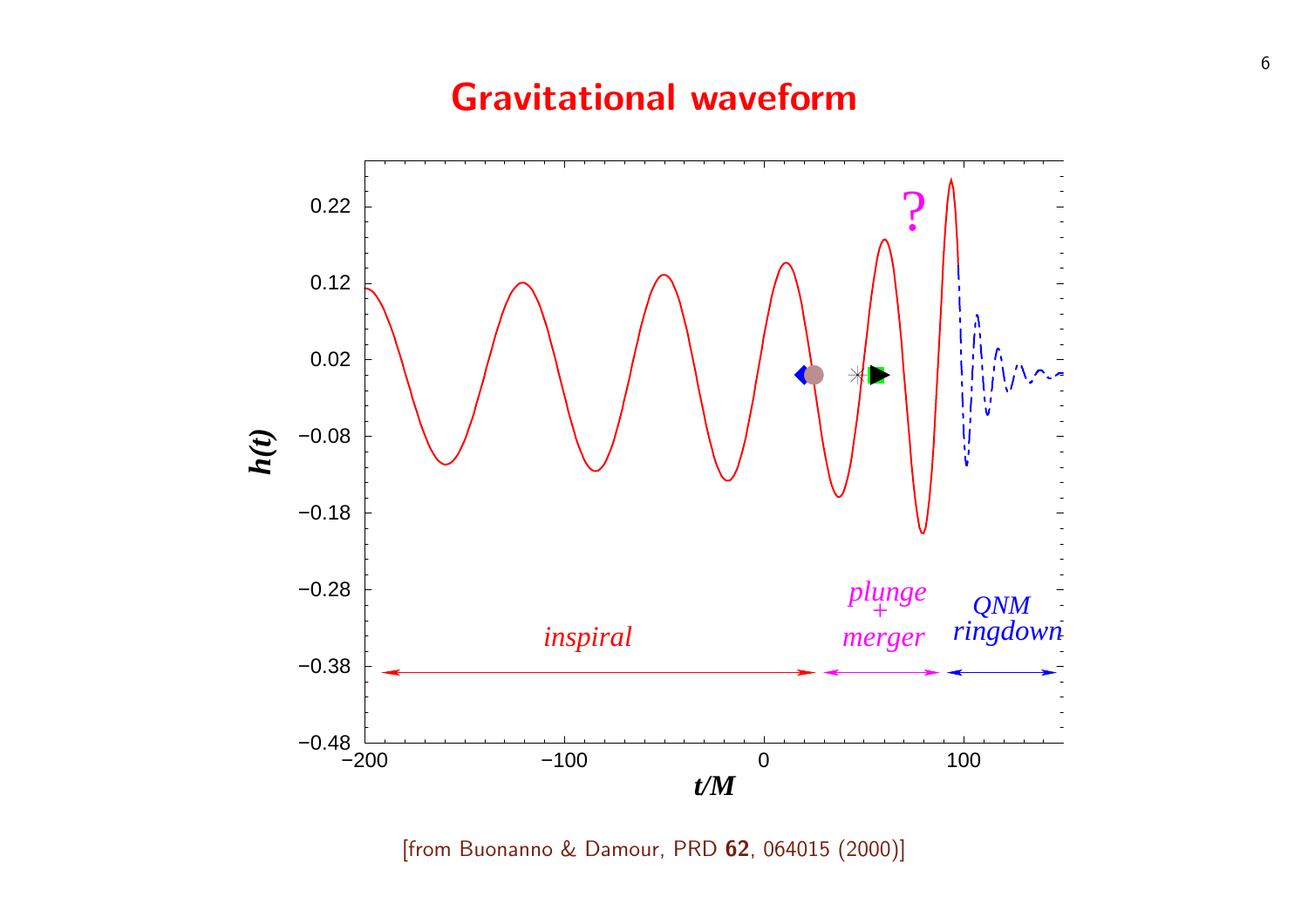#### End of inspiral: the last stable orbit

Very small mass ratio (Schwarzschild spacetime) : there exists and circular orbit (ISCO) :

$$
R_{\rm ISCO}^{\rm Schw} = 6M \qquad \qquad \Omega
$$

 $Schw \over 1SCO} = 6^{-3/2} M^{-1} \simeq 0.06$ 

Equal mass ratio : gravitational radiation dissipation  $\implies$  strictl



The ISCO is then defined in to part in the equation of moti circular orbits (adiabatic app a sequence of circular orbits radius, mimicking the inspiral as the turning point in the sequence.

← [Buonanno & Damour, PRD 62, 0640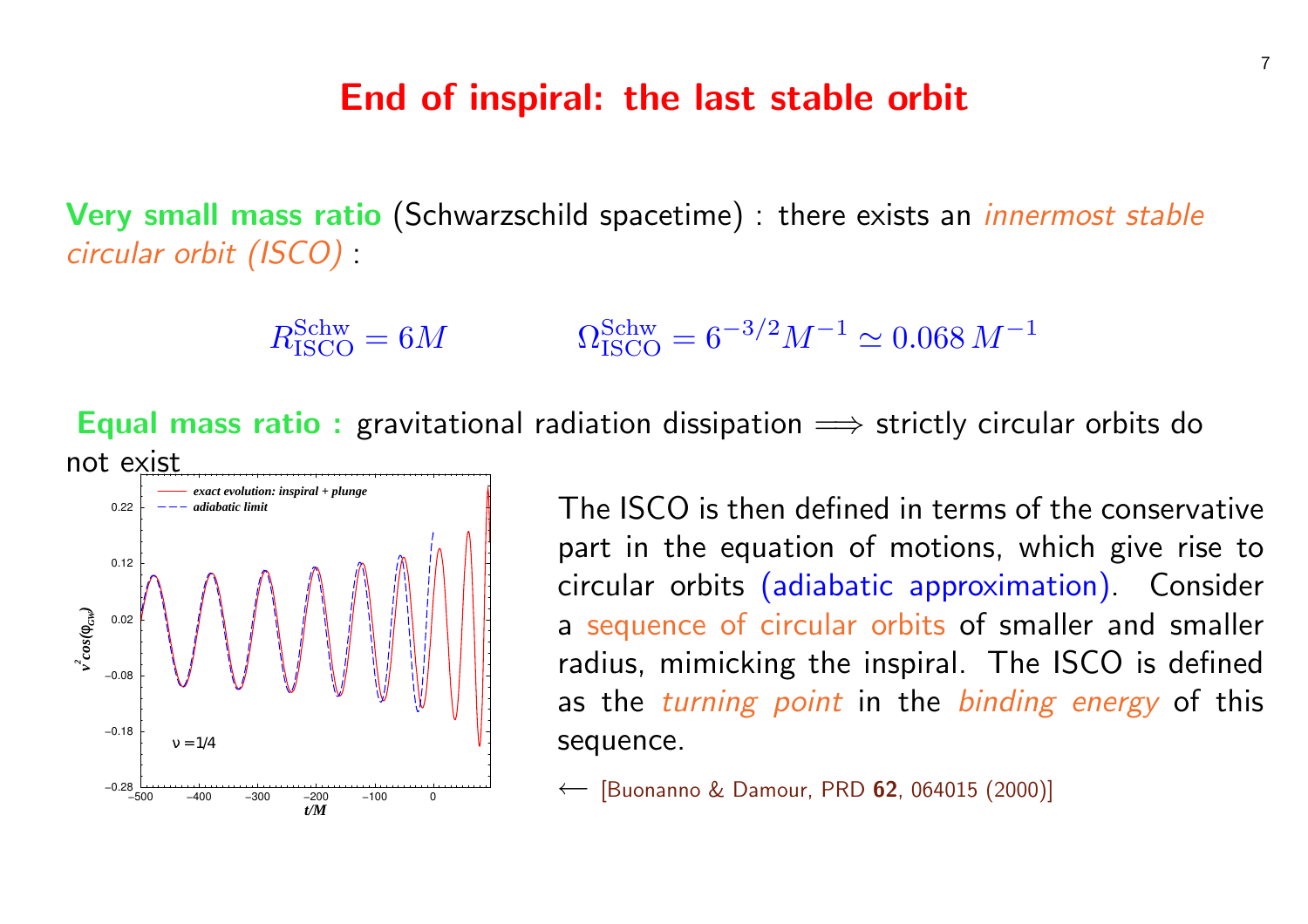## Computing quasiequilibrium configurations of close binary compact objects

## Last orbits of the inspiral

- Initial motivation: provide initial data for numerical computation of the plunge and merger
- But these configurations have interest from their own: they can lead to the (adiabatic) ISCO, which may be observed in gravitational waveforms

*Note:* gravitational radiation reaction makes the orbital eccentricity to vanish  $\Rightarrow$  one must deal only with circular orbits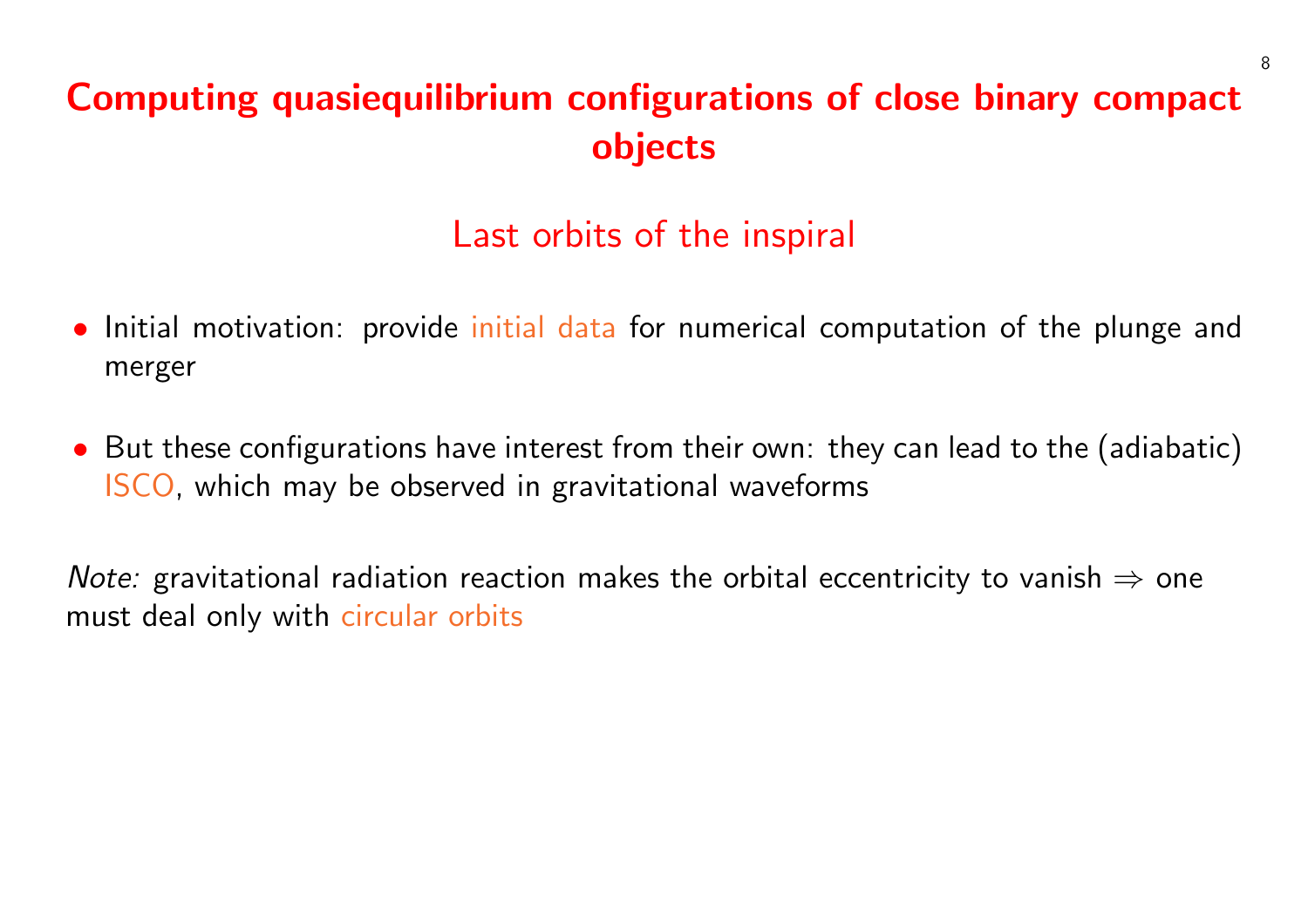## 

# The Helical Killing Vector (HKV) approach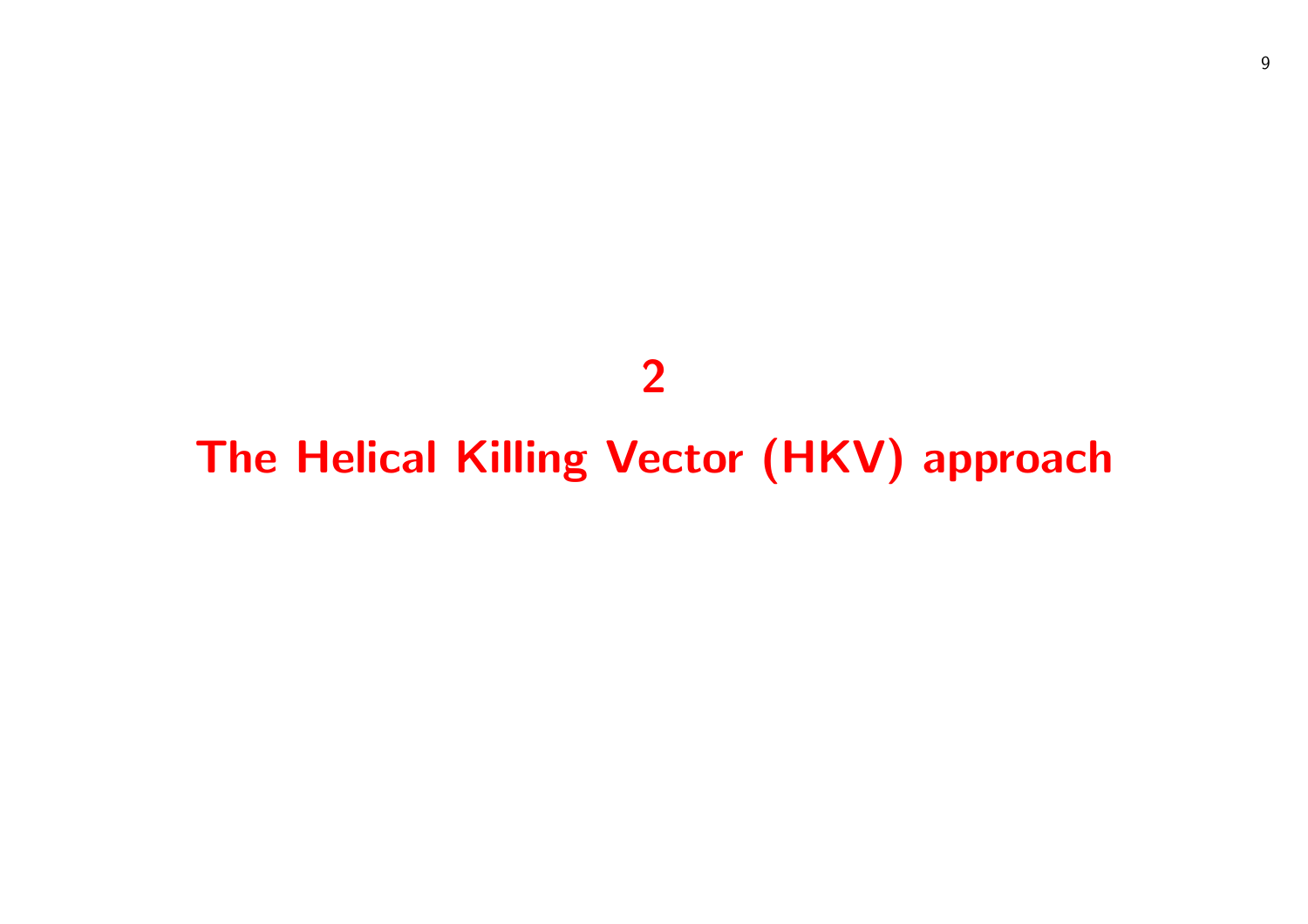## **Basics**

#### Problem treated:

Binary black holes or neutron stars in the pre-coalescence stage  $\Rightarrow$  the notion of **orbit** has still some meaning

#### Basic idea:

Construct an approximate[, but full spacetime \(i.e.](http://publish.aps.org/abstract/PRD/v65/e044020) 4-dimensional orbiting compact objects

Previous numerical treatments (IVP) : 3-dimensional (initial value spacelike 3-surface)

4-dimensional approach  $\Rightarrow$  rigorous definition of orbital angular ve

Formulation of the problem :

Binary NS : [Gourgoulhon, Grandclément, Taniguchi, Marck & Bonazzola, PRD Binary BH : [Gourgoulhon, Grandclément & Bonazzola, PRD 65, 044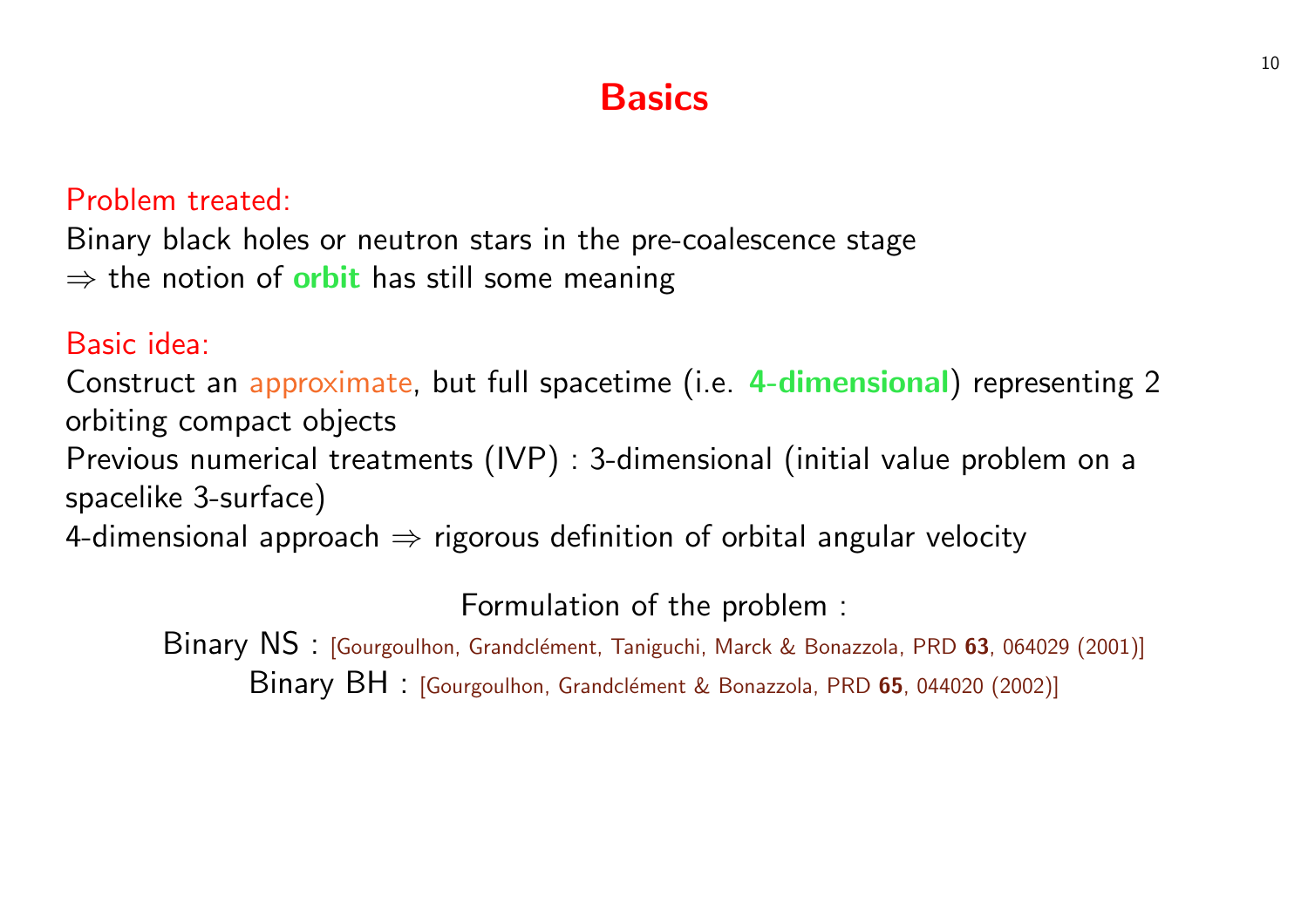## Helical symmetry

Physical assumption: when the two compact objects are sufficiently far apart, the radiation reaction can be neglected  $\Rightarrow$  closed orbits Gravitational radiation reaction circularizes the orbits  $\Rightarrow$  circular orbits

**Geometrical translation:** there exists a Killing vector field  $\ell$  such that:

far from the system (asymptotically inertial coordinates  $(t_0, r_0, \theta_0, \varphi_0)$  ),  $\ell \rightarrow$  $\partial$  $\overline{\partial t_0}$  $+\Omega \frac{\partial}{\partial x}$  $\partial \varphi_0$ 

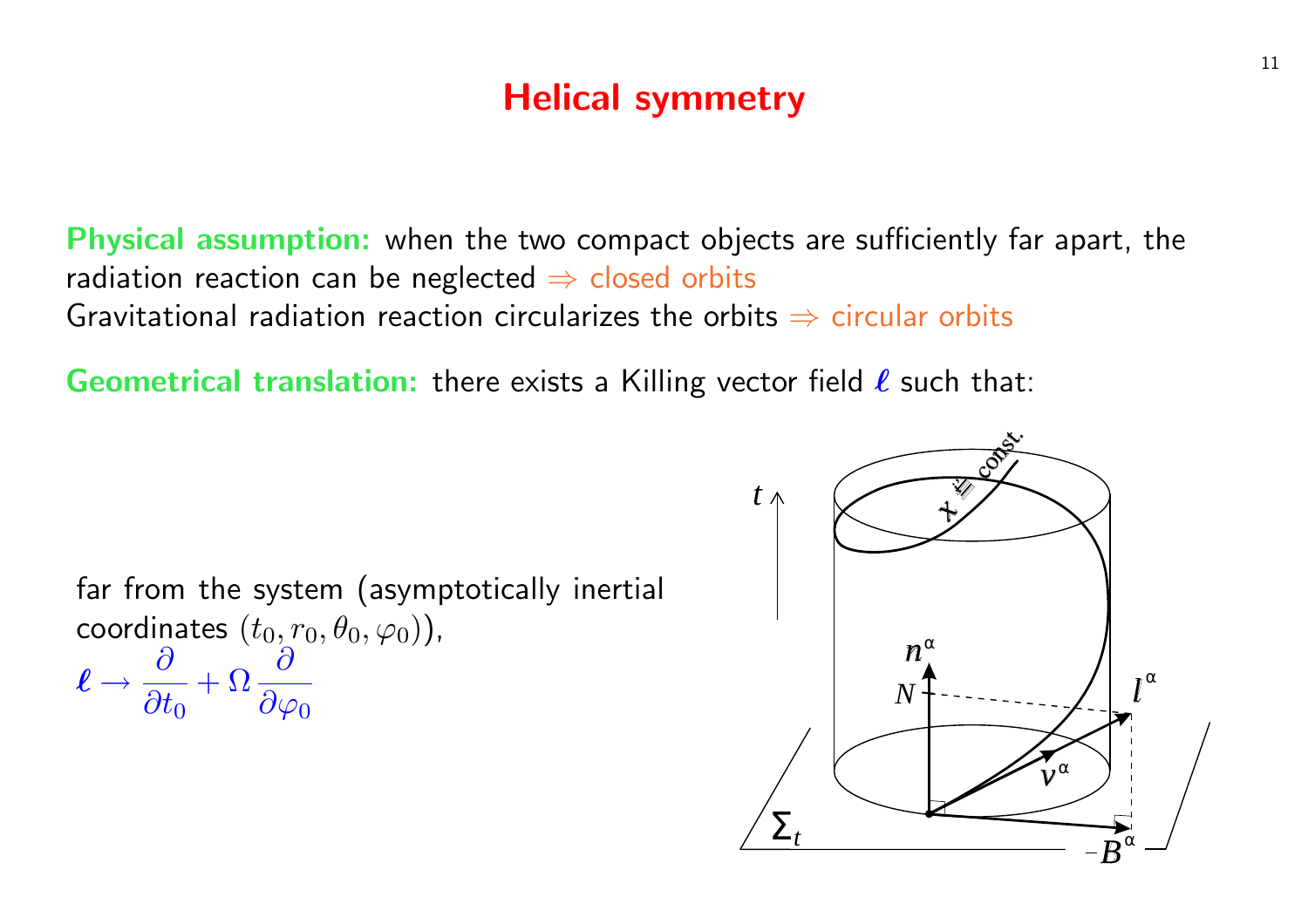## Helical symmetry: discussion

Helical symmetry is exact

- · in Newtonian gravity and in 2nd order Post-Newtonian gra
- in general relativity for a non-axisymmetric system (binary) gravitational waves

But a spacetime with a helical Killing vector and standing gravitat be asymptotically flat in full GR [Gibbons & Stewart 1983].

We have used a truncated version of GR (the Isenberg-Wilson-Nathews approximation, which will be described below) which (i) admits the vector and (ii) is asymptotically flat.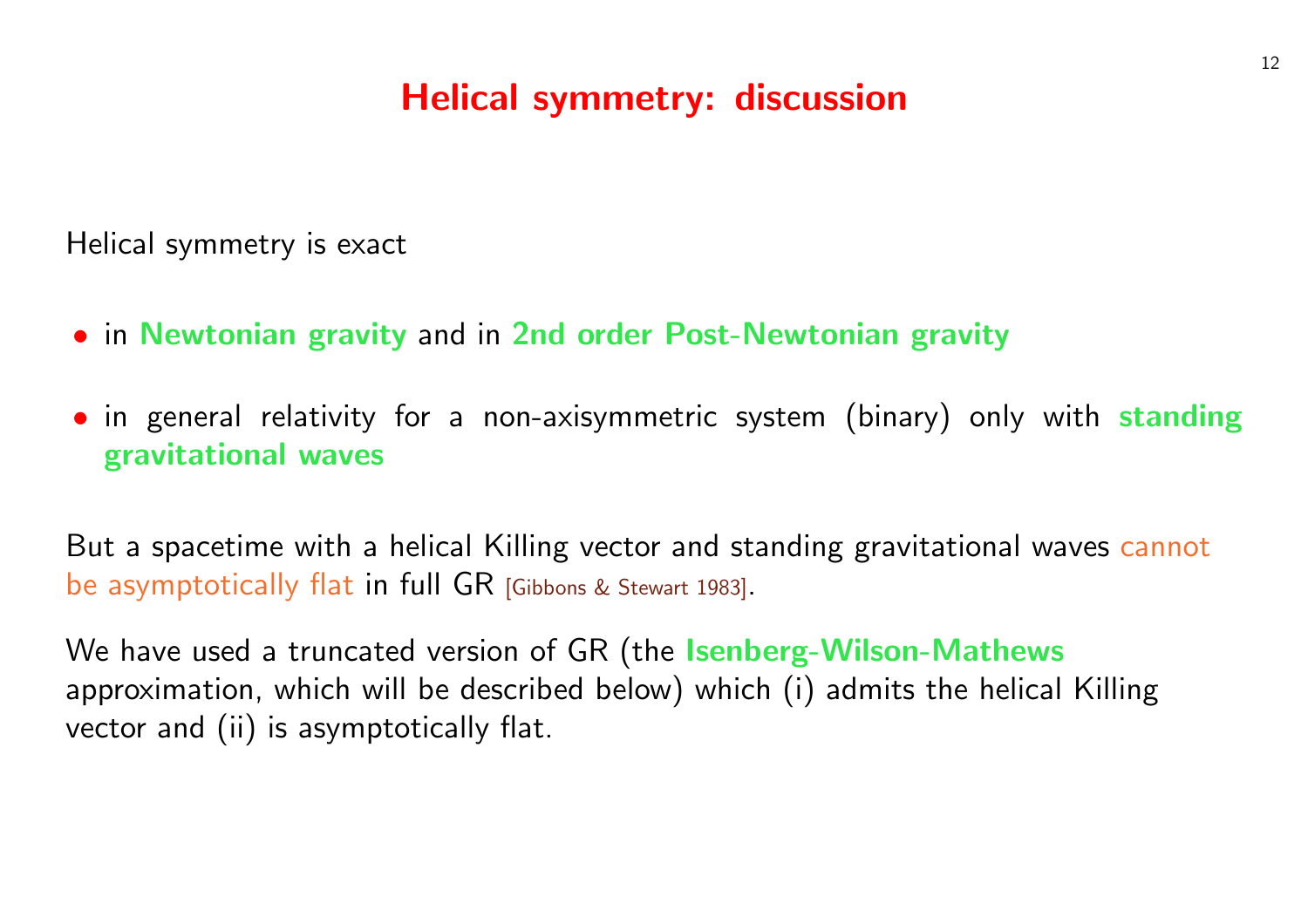## Spacetime manifold

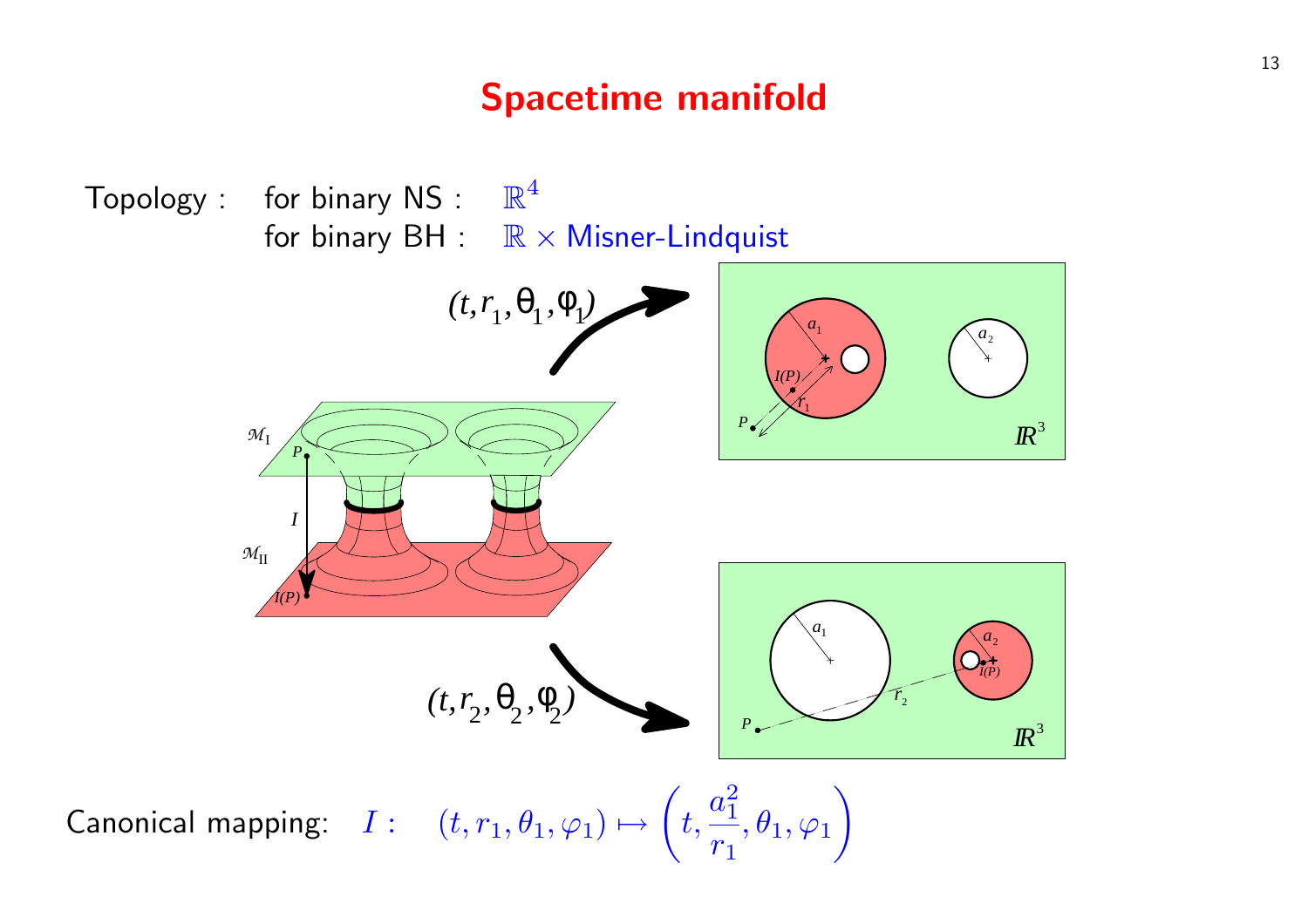#### Fluid equation of motion

<span id="page-14-0"></span>Neutron star fluid = perfect fluid :  $\mathbf{T} = (e + p)\mathbf{u} \otimes \mathbf{u} + p\mathbf{g}$ .

Carter-Lichnerowicz equation of motion for zero-temperature fluids:

$$
\nabla \cdot \mathbf{T} = 0 \Longleftrightarrow \left\{ \begin{array}{ll} \mathbf{u} \cdot \mathbf{d}\mathbf{w} = 0 & (1) \\ \nabla \cdot (n\mathbf{u}) = 0 & (2) \end{array} \right. \quad \text{w} := h\mathbf{u} \quad \text{: co-momentum 1-form}
$$

with  $n =$  baryon number density and  $h = (e + p)/(m_B n)$  specific enthalpy.

Cartan identity : Killing vector  $\ell \implies \ell_{\ell} w = 0 = \ell \cdot dw + d(\ell \cdot w)$  (3)

Two cases with a first integral :  $\mathcal{L} \cdot \mathbf{w} = \text{const}$  (4)

- Rigid motion:  $\mathbf{u} = \lambda \ell : (3) + (1) \Leftrightarrow (4)$ ; (2) automatically satisfied
- Irrotational motion:  $\mathbf{dw} = 0 \Leftrightarrow \mathbf{w} = \nabla \Psi : (3) \Leftrightarrow (4)$ ; (1) automatically satisfied  $(2)$  ⇔  $\overline{n}$ h  $\nabla \cdot \nabla \Psi + \nabla$ h  $\cdot \, \nabla \Psi = 0$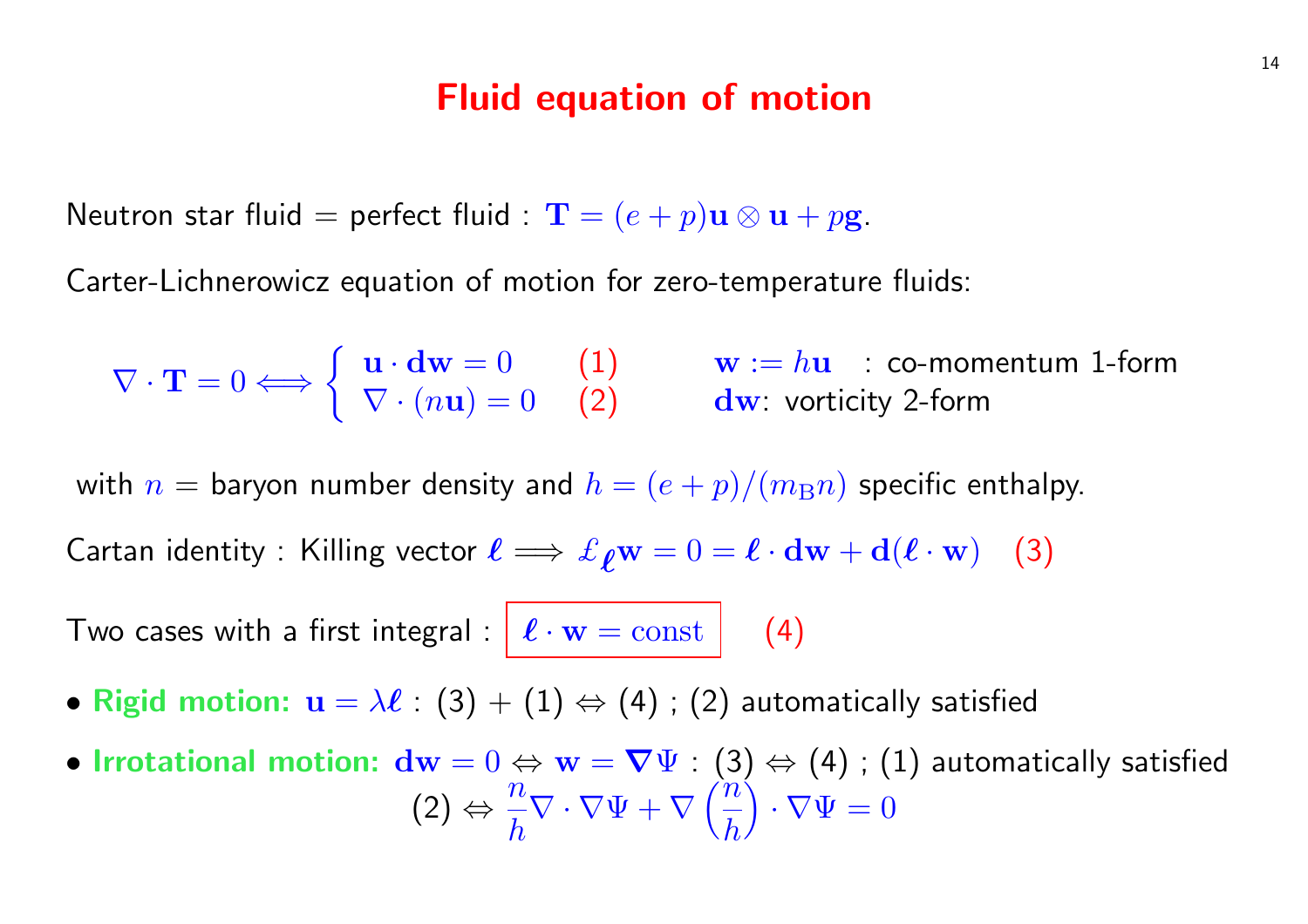### Astrophysical relevance of the two rotation

- Rigid motion (synchronized binaries) (also called corotation viscosity of neutron star matter is far too low to ensure synchro spins with the orbital motion [Kochanek, ApJ 398, 234 (1992)], [Bildsten &  $\implies$  not realistic state of rotation
- Irrotational motion: good approximation for neutron stars v millisecond rotators, because then  $\Omega_\mathrm{spin}\ll\Omega_\mathrm{orb}$  at the late sta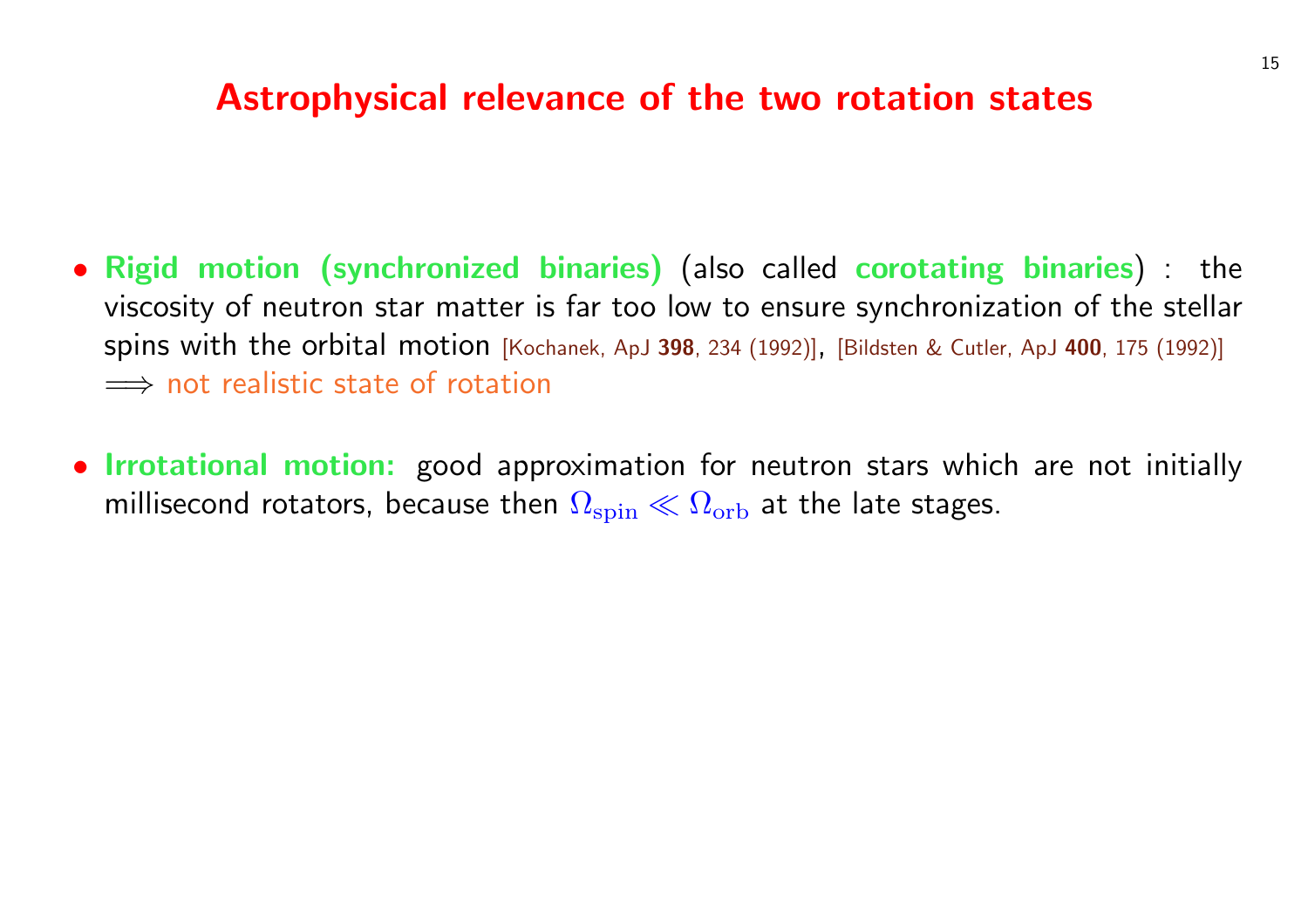### Rotation state in the binary BH case

Choice: rotation synchronized with the orbital motion (corotating

- Justifications: the only rotation state fully compatible with the helical symmetry [Friedman, Uryu & Shibata, PRD 65, 064035 (2002)]
	- for close systems, black hole "effective visc efficient in synchronizing the spins with the [e.g. Price & Whelan, PRL 87, 231101 (2001)]

Geometrical translation: the two horizons are Killing horizons as

$$
\boldsymbol{\ell} \cdot \boldsymbol{\ell}|_{\mathcal{H}_1} = 0 \qquad \text{and} \qquad \boldsymbol{\ell} \cdot \boldsymbol{\ell}|_{\mathcal{H}_2} = 0 \; .
$$

[cf. the rigidity theorem for a Kerr black hole]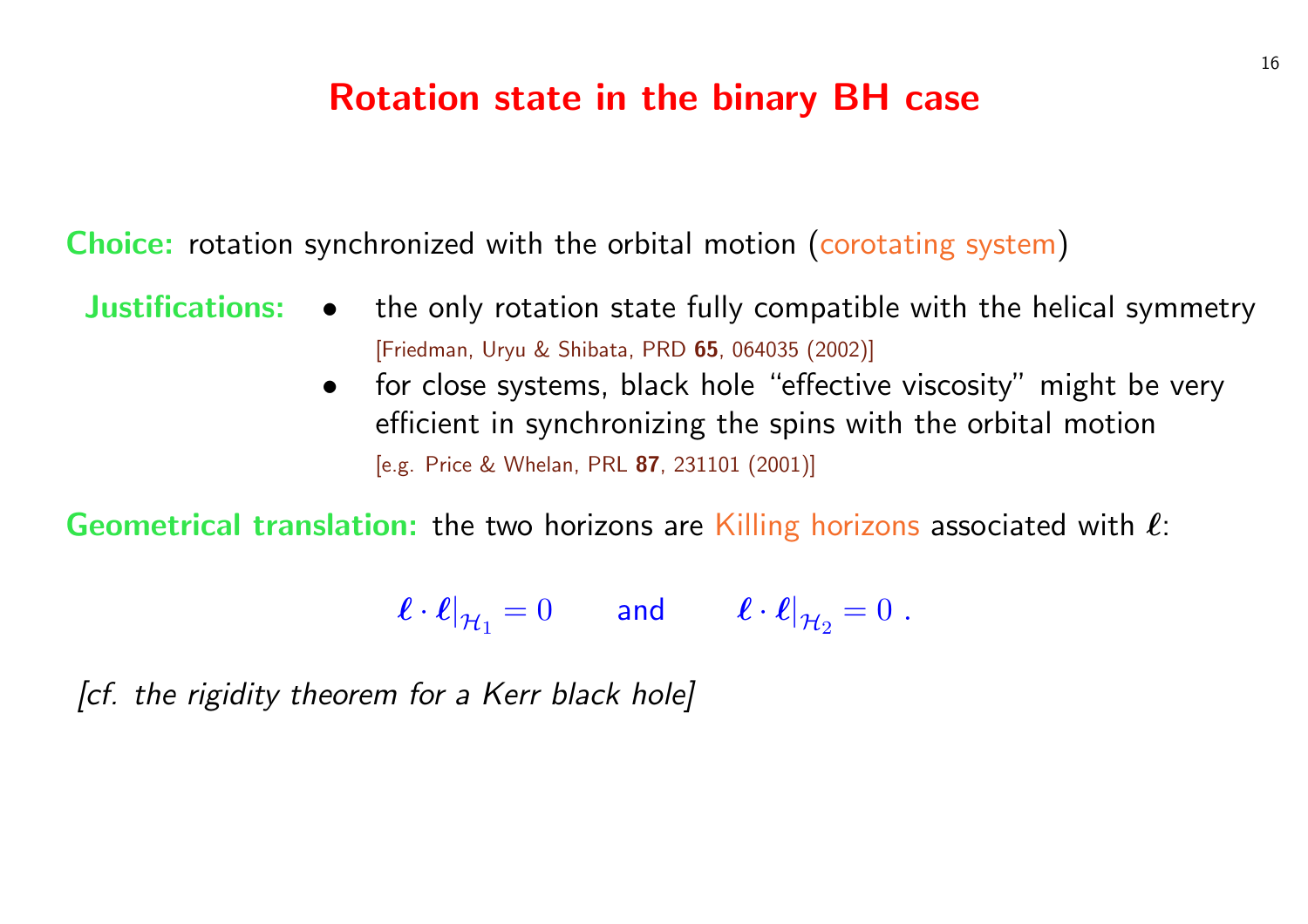#### Einstein equations

**Framework:** 3+1 formalism with maximal slicing:  $K = 0$ 

**Isenberg-Wilson-Mathews approximation:** conformally flat spatial metric:  $\gamma = \Psi^4 f$  $\Rightarrow$  spacetime metric :  $ds^2=-N^2dt^2+\Psi^4f_{ij}(dx^i+\beta^i dt)(dx^j+\beta^j dt)$ Amounts to solve 5 of the 10 Einstein equations (one more than IVP!):  $\Delta \Psi = - \Psi^5 \, \bigl( \, 2 \pi E \, + \,$ 1 8  $\hat{A}_{ij}\hat{A}^{ij}\biggr)$ (Hamiltonian constraint)  $\Delta \beta^i +$ 1 3  $\bar{\nabla}^i \bar{\nabla}_j \beta^j = 16 \pi N \Psi^4 J^i + 2 \hat{A}^{ij} \left( \bar{\nabla}_j N - 6 N \bar{\nabla}_j \ln \Psi \right) \quad \textbf{(momentum constraint)}$  $\Delta N = N \Psi^4 \left[ 4 \pi (E+S) + \hat{A}_{ij} \hat{A}^{ij} \right] - 2 \bar{\nabla}_j \ln \Psi \, \bar{\nabla}^j N$  (trace of  $\frac{\partial K_{ij}}{\partial t} = \cdots$  )  $\frac{J}{\Gamma}$ 

with  $\hat{A}_{ij}:=\Psi^{-4}K_{ij}$  and  $\hat{A}^{ij}:=\Psi^{4}K^{ij}$ 

Extrinsic curvature : helical symmetry  $\Rightarrow 2NK_{ij} = D_i\beta_i + D_j\beta_i$ 

$$
\hat{A}^{ij} = \frac{1}{2N} (\bar{L}\beta)^{ij} \text{ with } (\bar{L}\beta)^{ij} := \bar{\nabla}^i \beta^j + \bar{\nabla}^j \beta^i - \frac{2}{3} \bar{\nabla}_k \beta^k f^{ij} \quad \text{(traceless part)}
$$
\n
$$
\bar{\nabla}_i \beta^i = -6\beta^i \bar{\nabla}_i \ln \Psi \qquad \text{(trace part)}
$$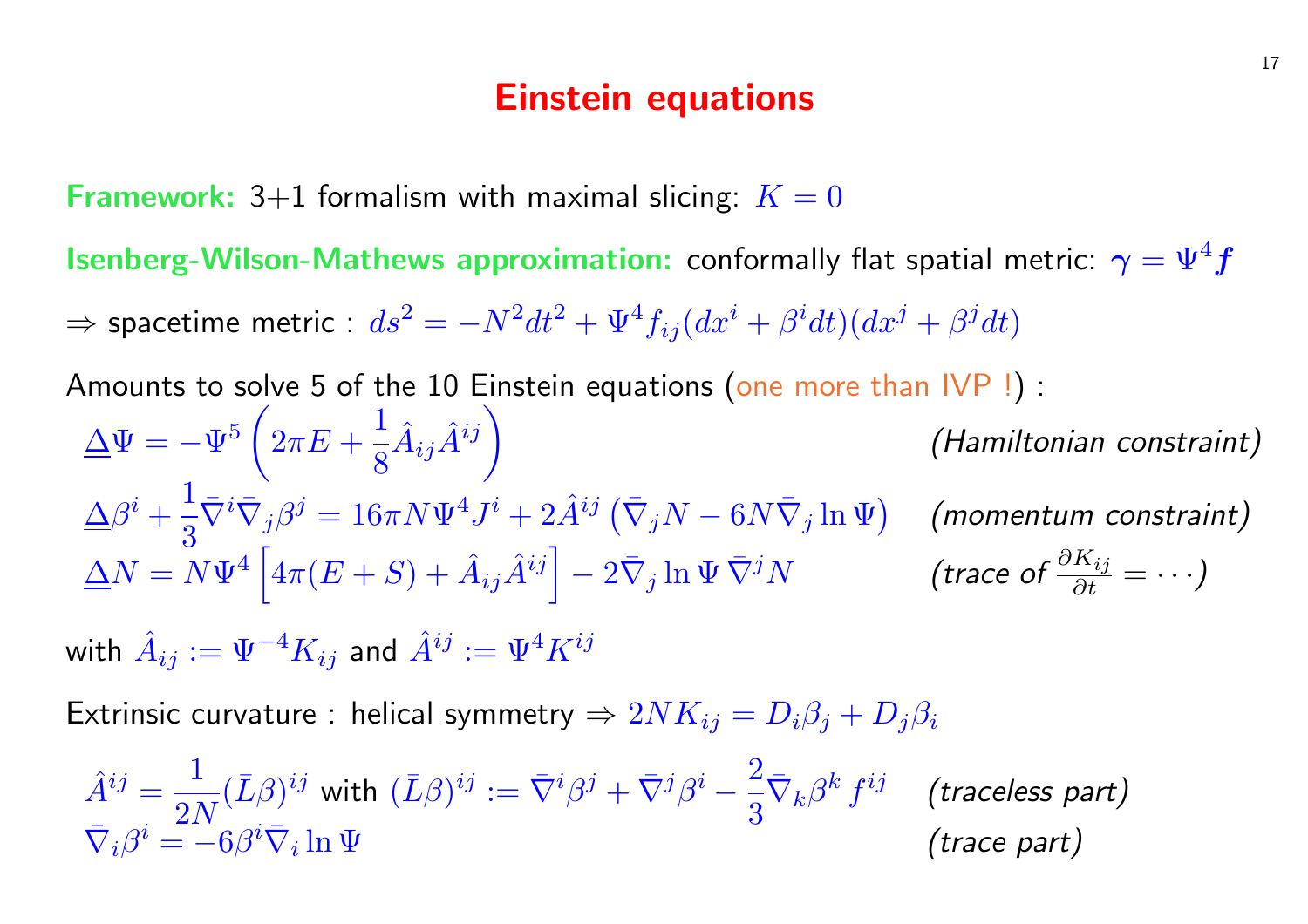### Boundary conditions

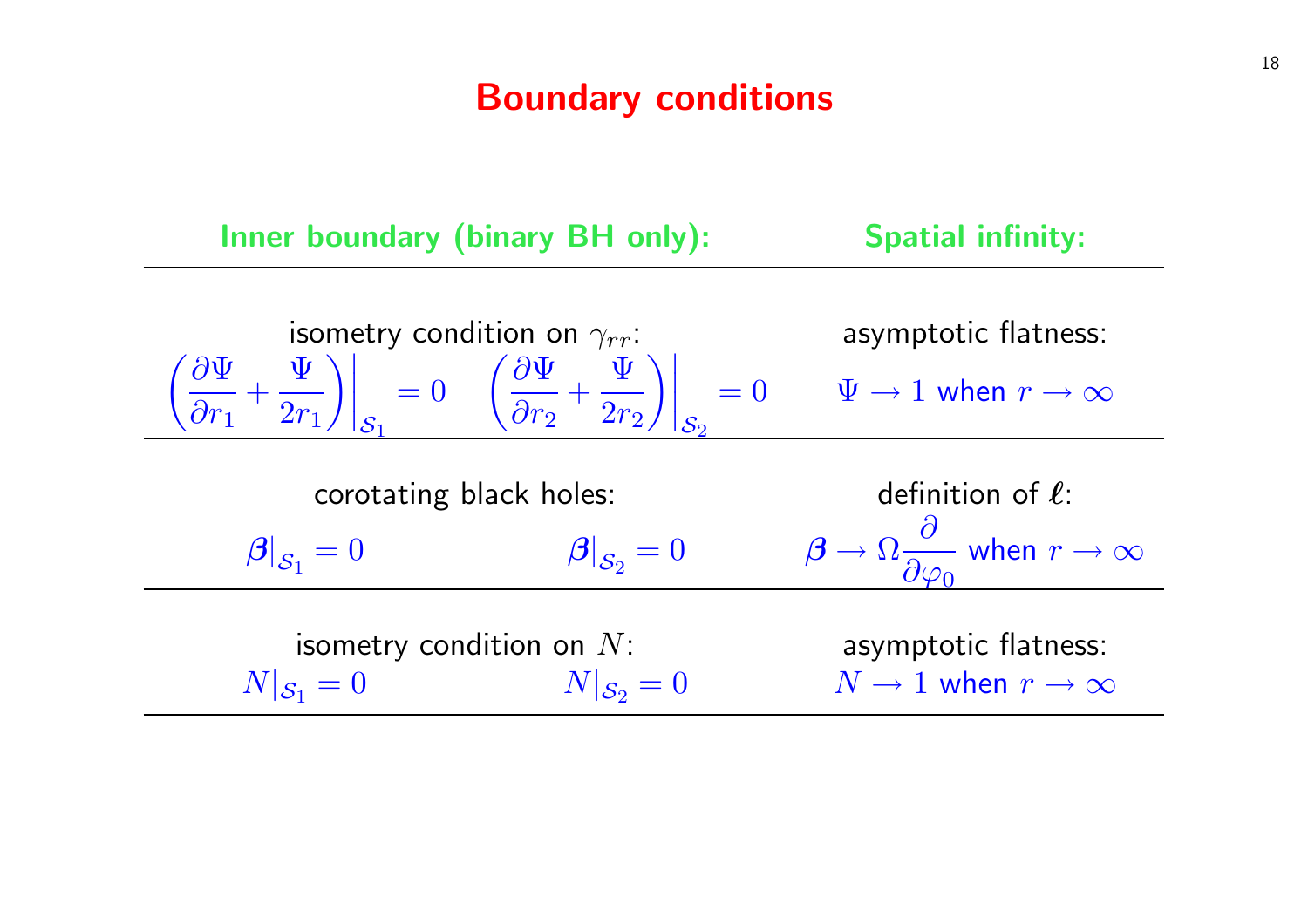## [A](#page-14-0)dditional equations in the fluid case (binary

Baryon number conservation for irrotational flows:

 $n\underline{\Delta}\Psi+\bar{\nabla}_in\bar{\nabla}^i\Psi=\cdots$ 

 $=$  cons

 $\rightarrow$  singular  $(n = 0$  at the stellar surface) elliptic equation to be so

First integral of fluid motion  $\ell \cdot \mathbf{w} = \text{const}$  writes  $hN \frac{\Gamma}{\Gamma}$ 

- $\Gamma_0$ with  $\Gamma$  : Lorentz factor between fluid co-moving observer ar  $(= 1$  for synchronized binaries)
	- $\Gamma_0$  : Lorentz factor between co-orbiting observer and as inertial observer
- $\rightarrow$  solve (5) for the specific enthalpy h.

From h compute the fluid proper energy density e, pressure  $p$  and an equation of state:

$$
e = e(h), \qquad p = p(h), \qquad n = n(h)
$$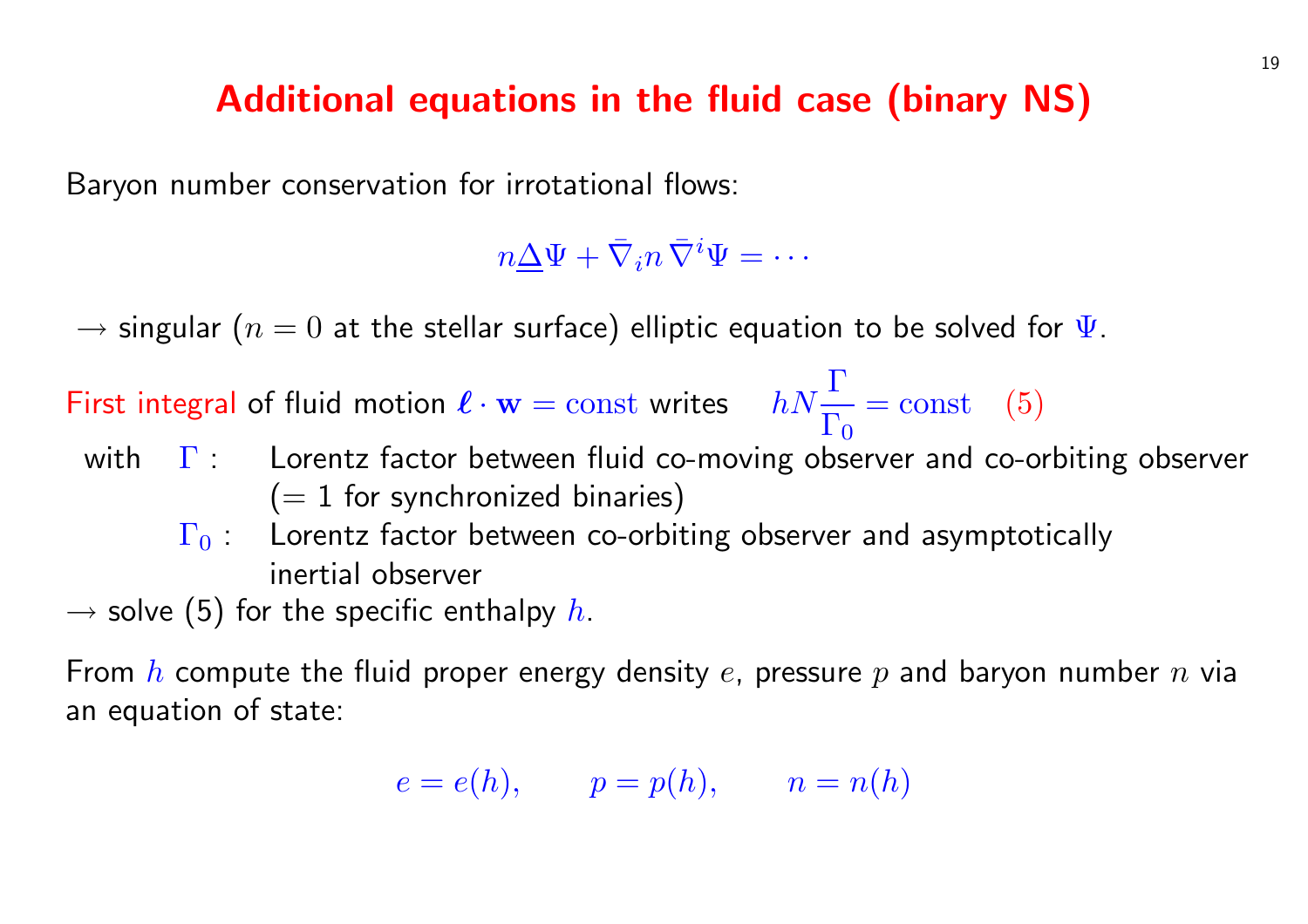### Determination of Ω : NS case

First integral of fluid motion:

$$
hN\frac{\Gamma}{\Gamma_0}=\mathrm{const}
$$

The Lorentz factor  $\Gamma_0$  contains  $\Omega$ : at the Newtonian limit,  $\ln \Gamma_0$  is nothing but the centrifugal potential:  $\ln\Gamma_0\sim$ 1 2  $({\boldsymbol \Omega}\times{\bf r})^2$  .

At each step of the iterative procedure,  $\Omega$  and the location of the rotation axis are then determined so that the stellar centers (density maxima) remain at fixed coordinate distance from each other.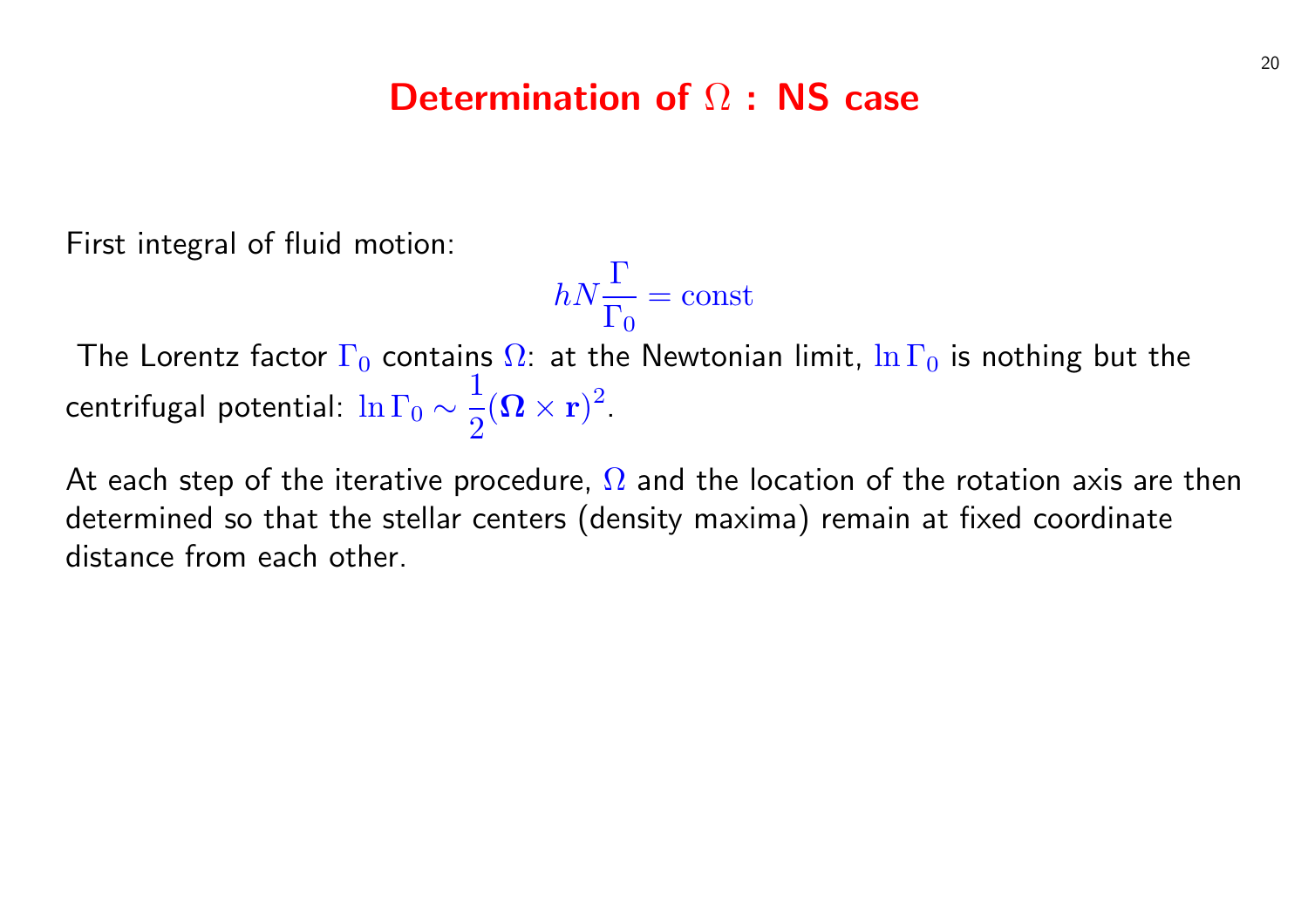#### Determination of Ω : BH case

Virial assumption:  $O(r^{-1})$  part of the metric  $(r\rightarrow\infty)$  same as Schwarzschild

[The only quantity "felt" at the  $O(r^{-1})$  level by a distant observer is the total mass of the system.]

A priori

Hence

Note

$$
\Psi \sim 1 + \frac{M_{\text{ADM}}}{2r} \qquad \text{and} \qquad N \sim 1 - \frac{M_{\text{K}}}{r}
$$
\n(virial assumption)

\n
$$
\iff M_{\text{ADM}} = M_{\text{K}}
$$
\n(virial assumption)

\n
$$
\iff \Psi^2 N \sim 1 + \frac{\alpha}{r^2}
$$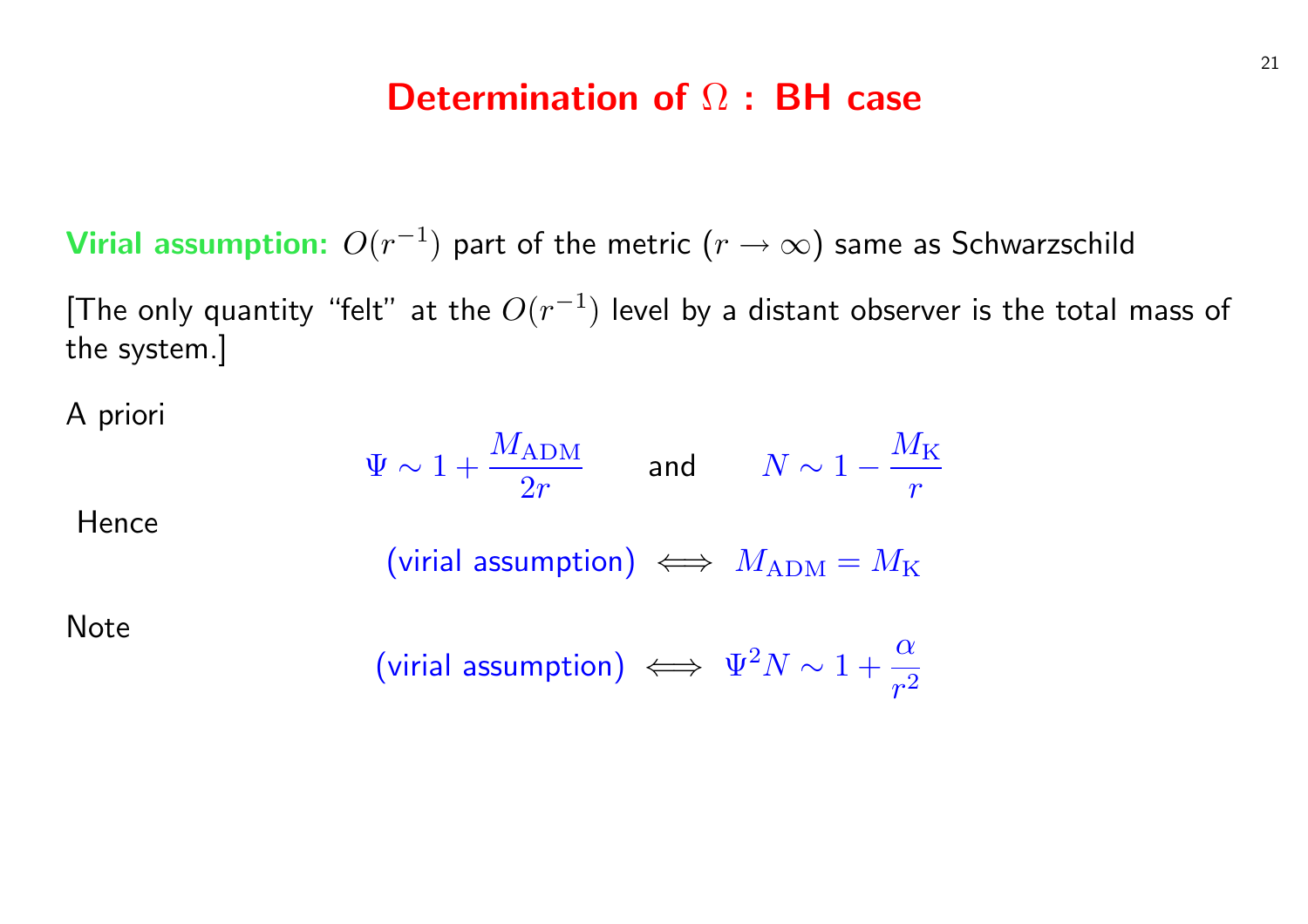#### Link with the classical virial theorer

 $\ddot{\phantom{}}$ 

Einstein equations ⇒

$$
\Delta \ln(\Psi^2 N) = \Psi^4 \left[ 4\pi S_i^i + \frac{3}{4} \hat{A}_{ij} \hat{A}^{ij} \right] - \frac{1}{2} \left[ \bar{\nabla}_i \ln N \bar{\nabla}^i \ln N + \bar{\nabla}_i \right]
$$

No monopolar  $1/r$  term in  $\Psi^2 N \iff$ 

$$
\int_{\Sigma_t}\Bigg\{4\pi S_i^{\ i}+\frac{3}{4}\hat{A}_{ij}\hat{A}^{ij}-\frac{\Psi^{-4}}{2}\left[\bar{\nabla}_i\ln N\bar{\nabla}^i\ln N+\bar{\nabla}_i\ln(\Psi^2N)\bar{\nabla}^i\right]\Bigg\}
$$

Newtonian limit is the classical virial theorem:

$$
2E_{\rm kin} + 3P + E_{\rm grav} = 0
$$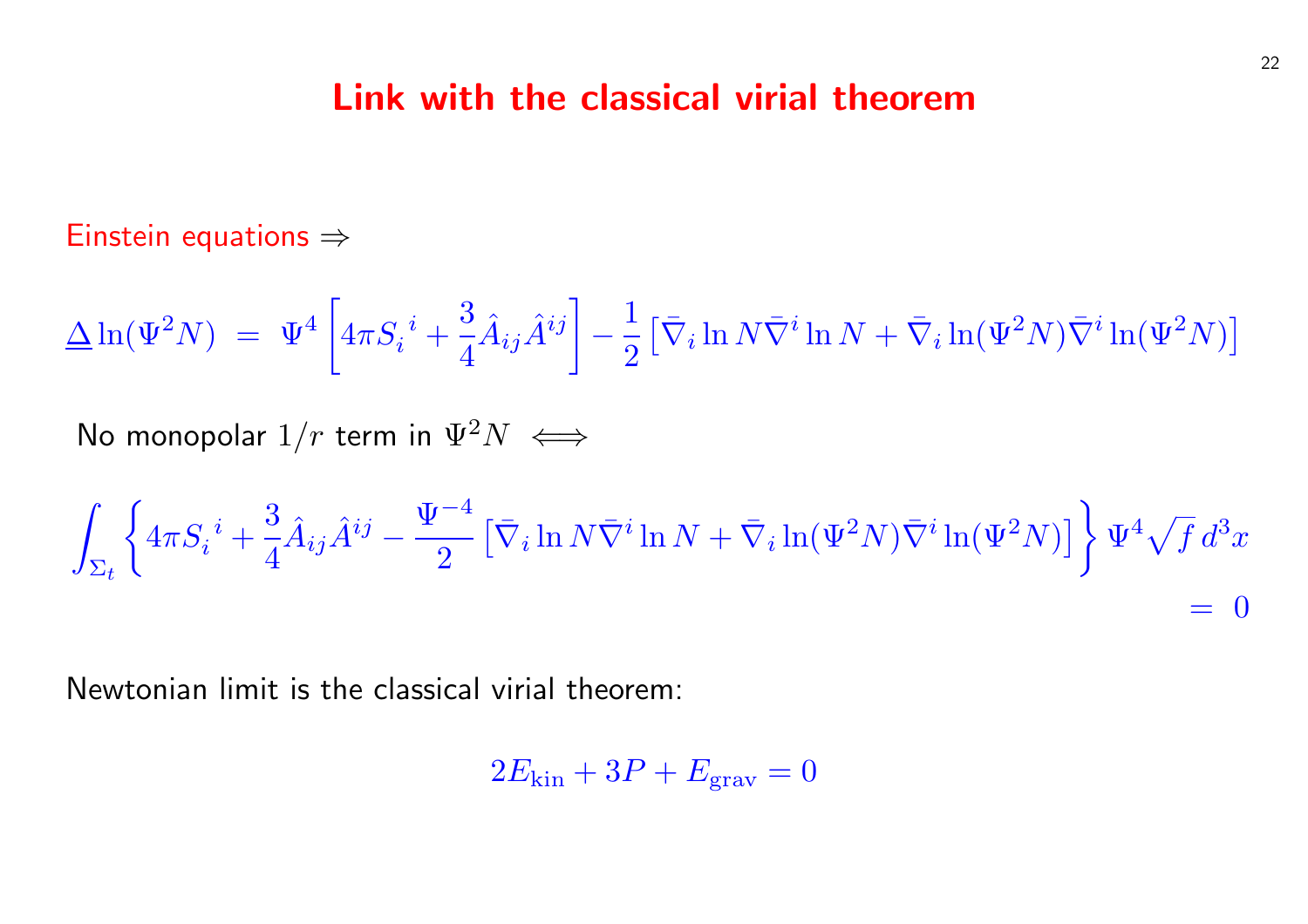## 

# Numerical technique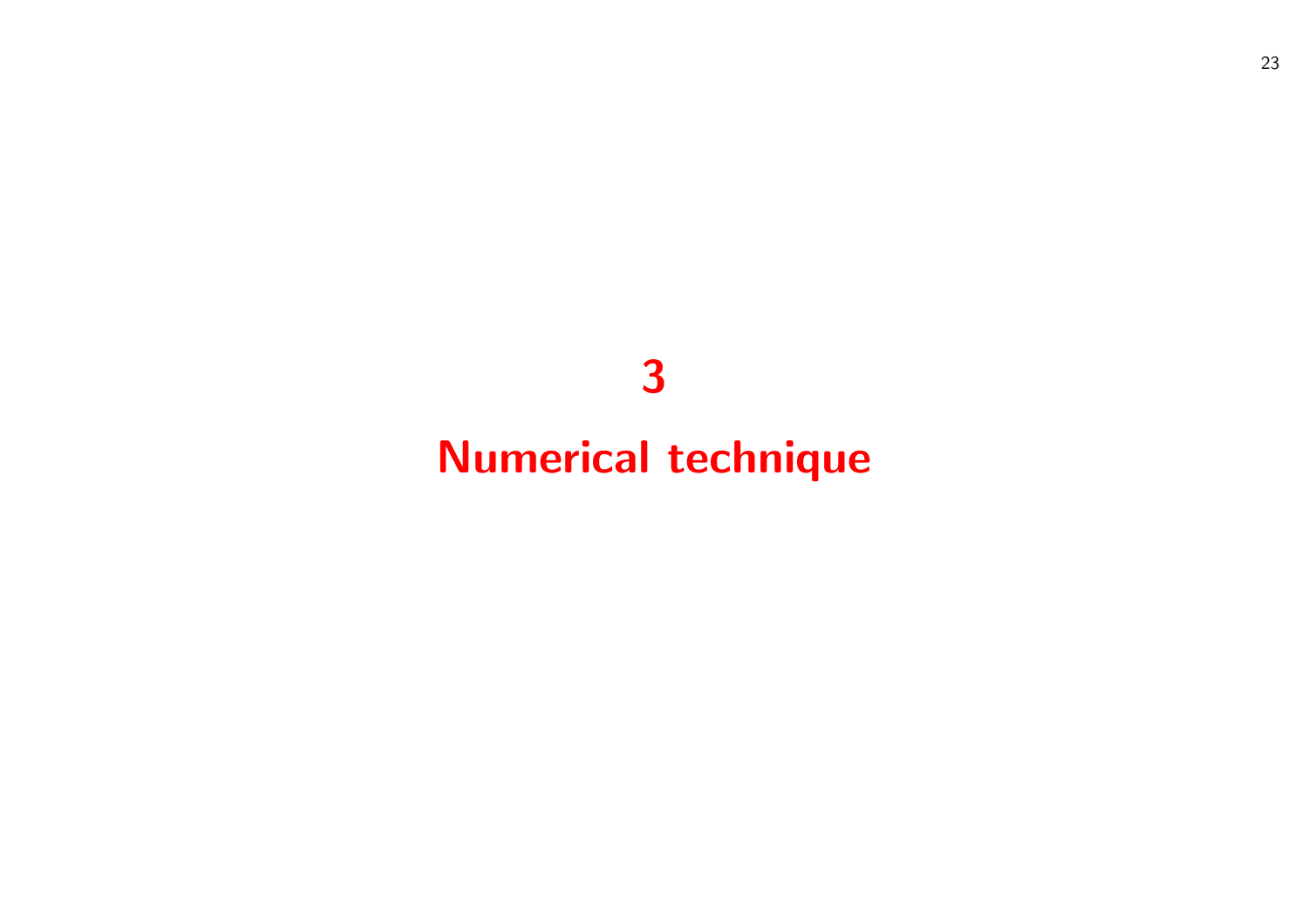## **Spectral methods developed in Meudon**

- Multidomain three-dimensional spectral method
- Spherical-type coordinates  $(r, \theta, \varphi)$
- Expansion functions:  $r$  : Chebyshev;  $\theta$  : cosine/sine or associate  $\varphi$  : Fourier
- Domains = spherical shells  $+$  1 nucleus (contains  $r = 0$  $r = 0$ )
- Entire space  $(\mathbb{R}^3)$  covered: compactification of the outermost s
- Adaptative coordinates : domain decomposition with spherical
- Multidomain PDEs: patching method (strong formulation)
- Numerical implementation:  $C++$  codes based on  $L{\rm ORENE}$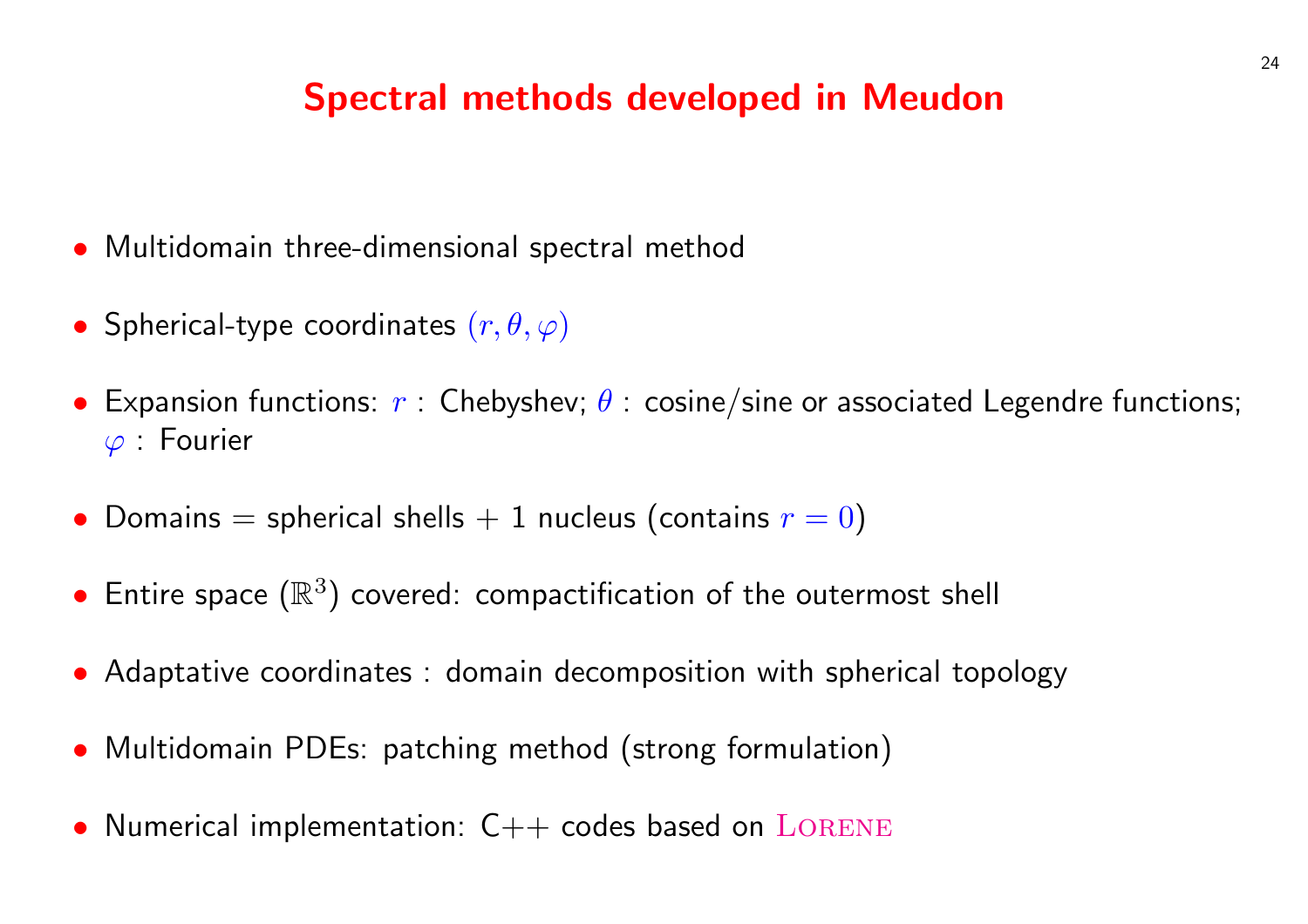## Domain decomposition



physical coordinates  $(r, \theta, \varphi)$ 

comput. coordinates  $(\xi, \theta', \varphi')$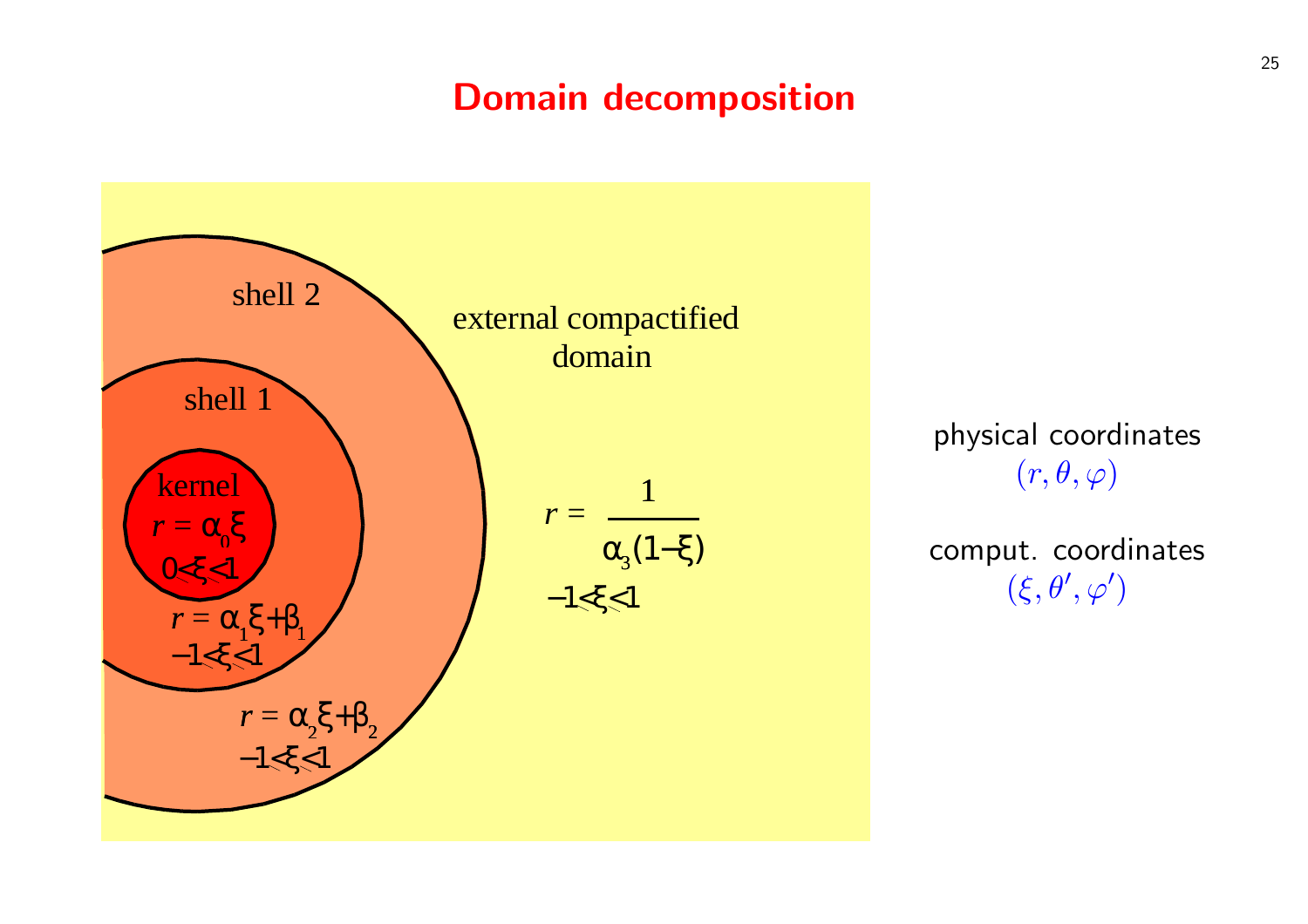### Starlike domain decomposition



 $\mathcal N$  nonoverlapping starlike domains:

- $\mathcal{D}_0$  : nucleus
- $\mathcal{D}_q$   $(1 \leq q \leq \mathcal{N} 2)$  : shell
- $\mathcal{D}_{\mathcal{N}-1}$  : external domain
	- $\mathcal{D}_0\cup\mathcal{D}_1\cup\cdots\cup\mathcal{D}_{\mathcal{N}-1}=\mathbb{R}^3$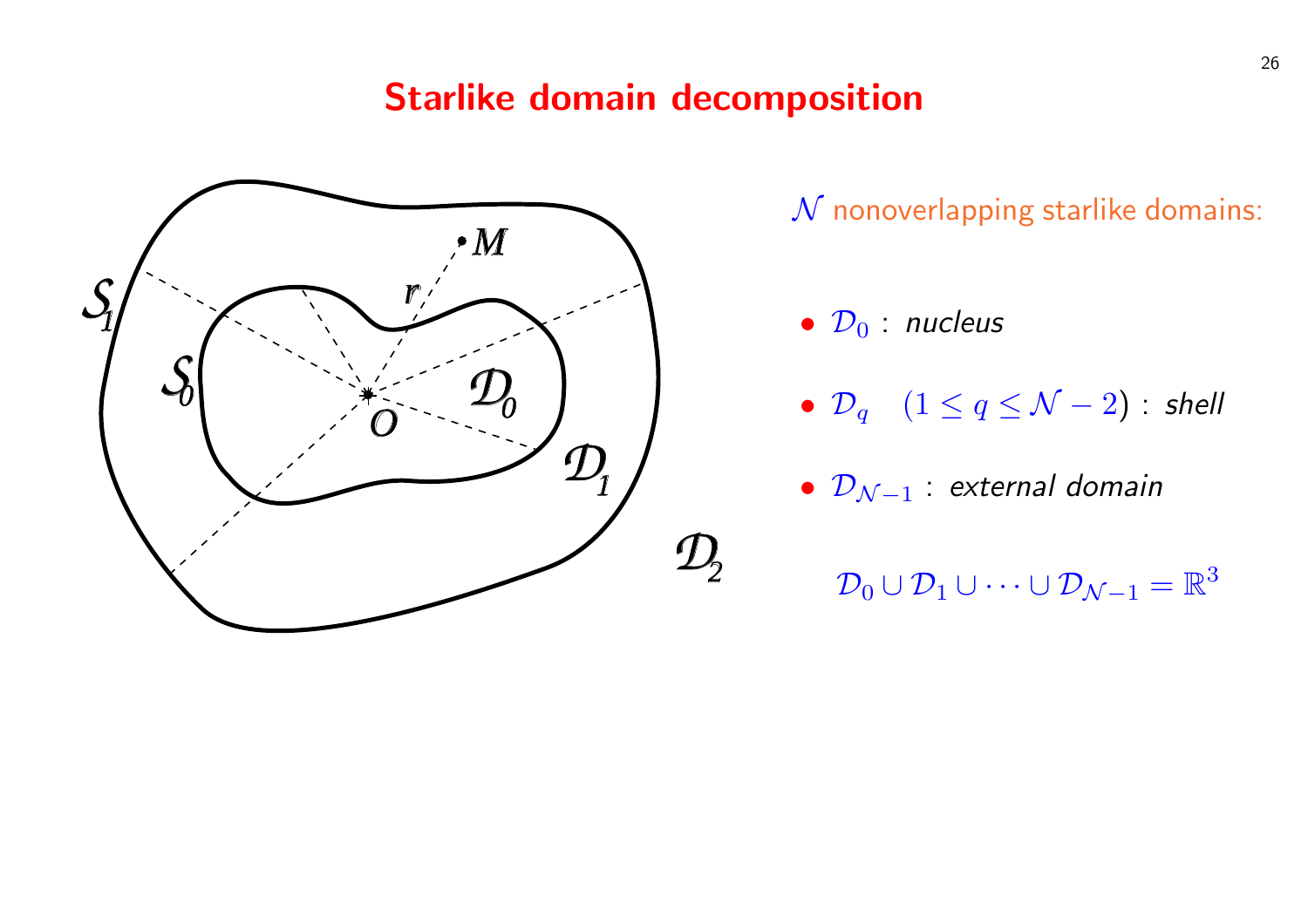#### Mapping computational space  $\rightarrow$  physica

Mapping for domain  $\mathcal{D}_q$ :  $[-1 + \delta_{0q}, 1] \times [0, \pi] \times [0, 2\pi[ \rightarrow 1]$  $(\xi, \theta', \varphi') \quad \longmapsto \quad ($ 

Radial mapping :  $\theta = \theta'$  and  $\varphi = \varphi'$ 

- in the nucleus:  $\xi \in [0, 1]$   $r = \alpha_0$ ·  $\xi +$ ¡  $3\xi^4 - 2\xi^6 \big) F_0(\theta, \varphi) + \frac{1}{2}$ 2 ¡  $5\xi^3$  –
- in the shells:  $\xi \in [-1, 1]$   $r = \alpha_q$ ·  $\xi +$ 1 4 ¡  $\left(\xi^3-3\xi+2\right)F_q(\theta,\varphi)+\frac{1}{4}$ 4 ¡  $-\xi^3 +$  $\overline{\beta_q}$
- in the external domain:  $\xi \in [-1, 1]$ 1 r  $= \alpha_{\rm ext} \left[ \xi + \right]$ 1 4 ¡  $\xi^3-3\xi+2\big)\,F_{\rm ext}(t)$

[Bonazzola, Gourgoulhon & Marck, Phys. Rev. D 58, 104020 (199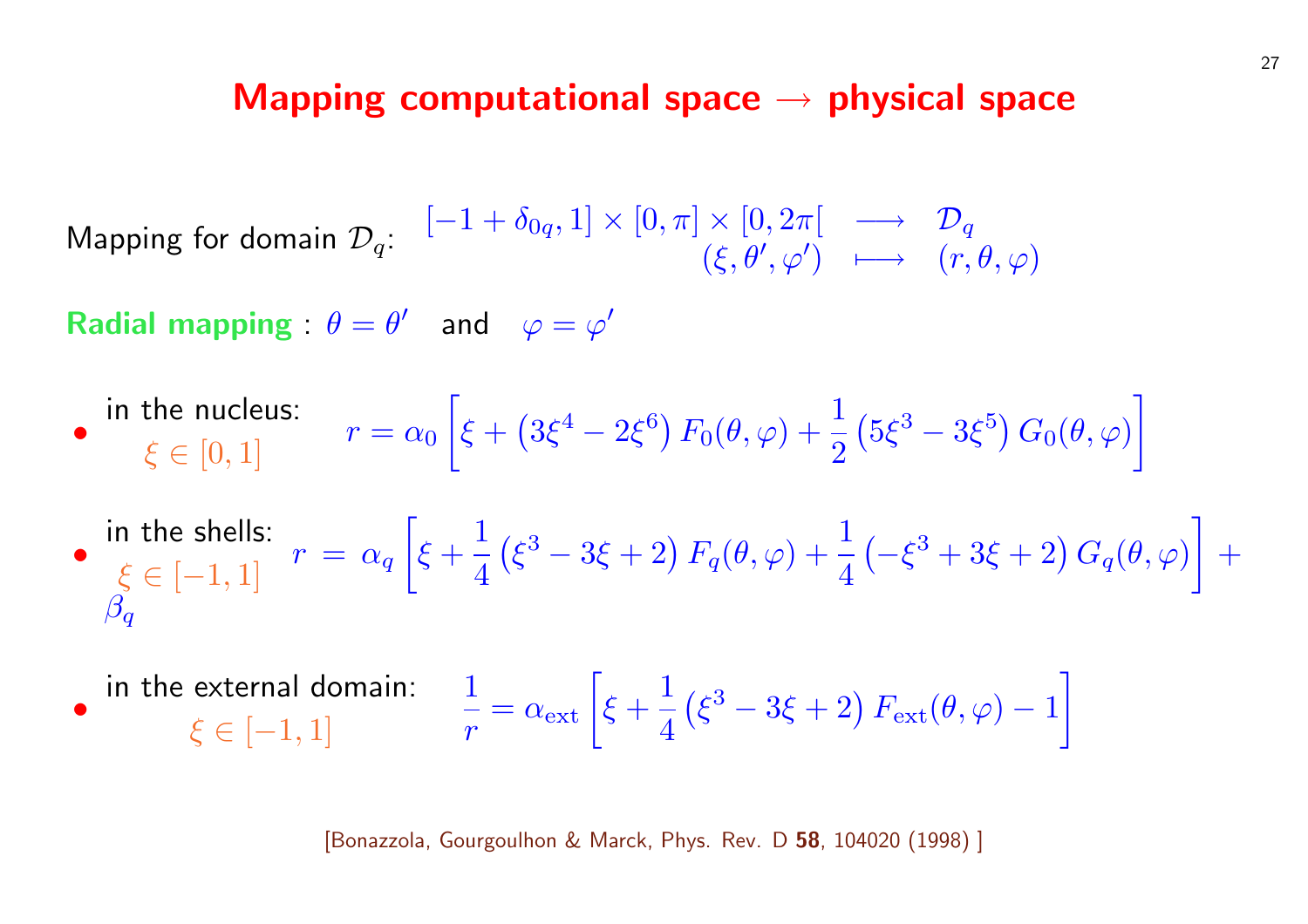## Binary star with surface fitted coordin



Double domain decomposition

[Taniguchi, Gourgoulhon & Bonazz

Surface fitte  $F_0(\theta, \varphi)$  and  $G_0(\theta)$  $\xi = 1 \Leftrightarrow$  sur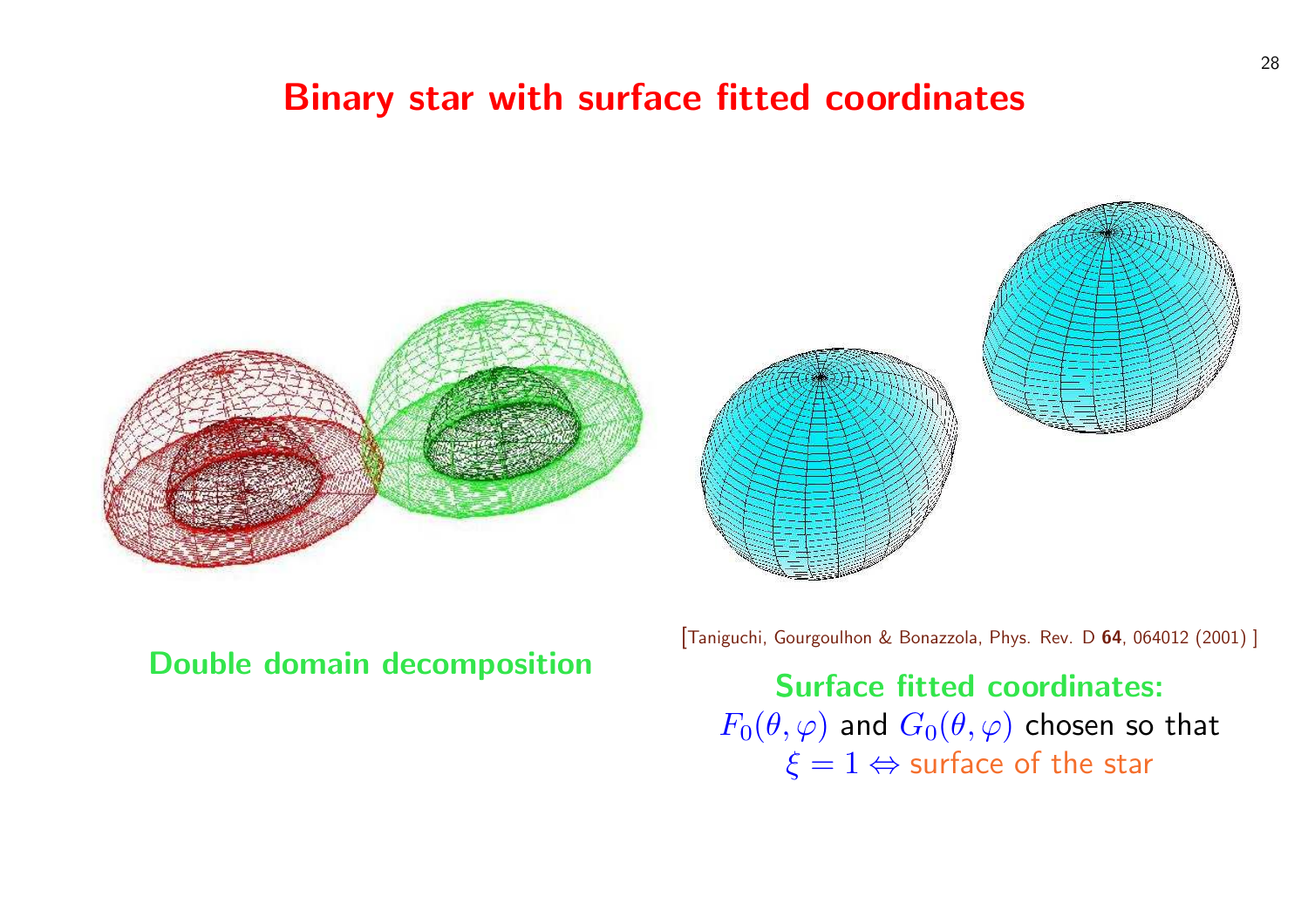#### A test for binary NS: comparison with analytical solutions



Difference w.r.t. the Roche solution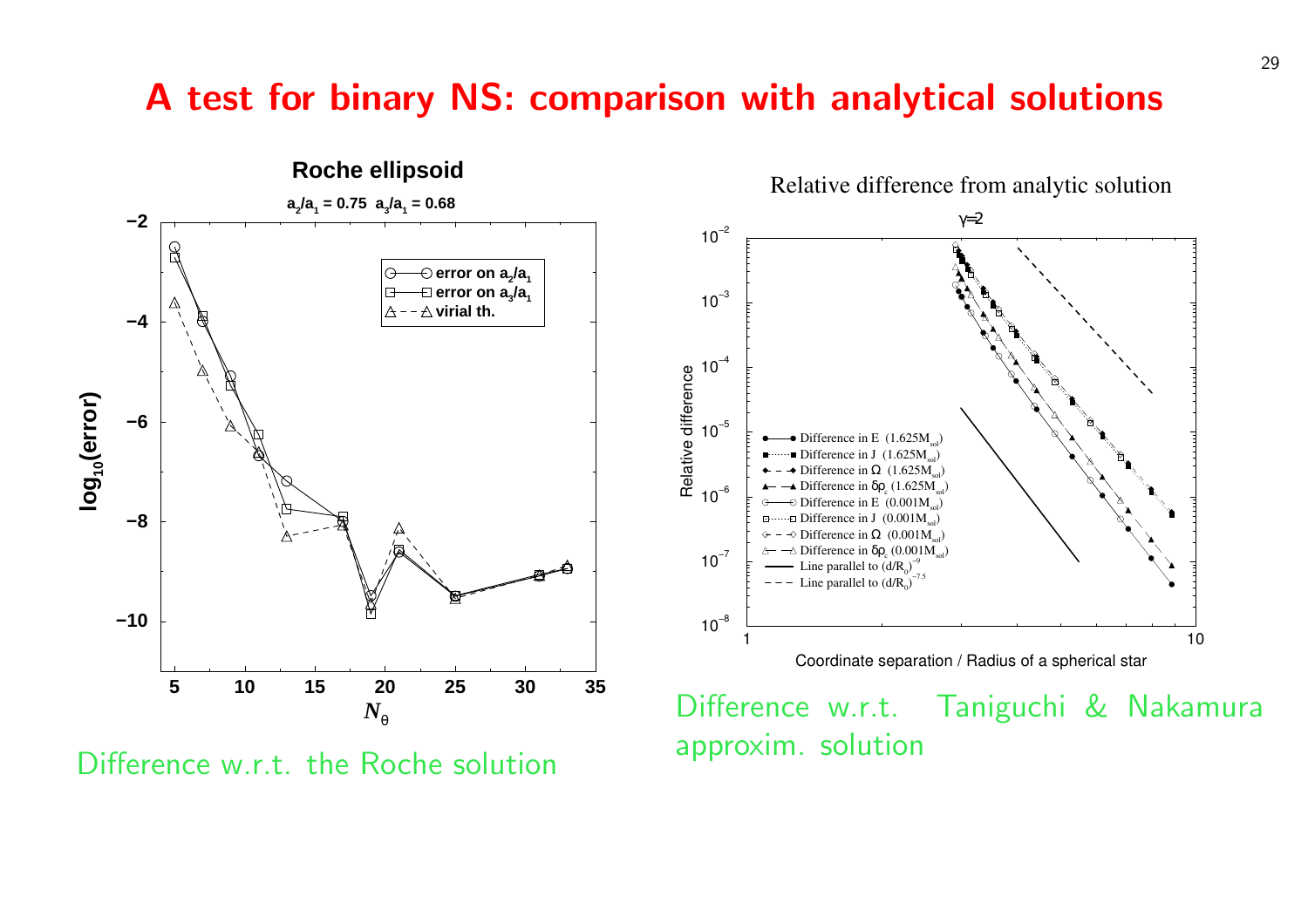#### A test for binary BH: recovering Kepler's



Check of the determination of  $\Omega$  at large separat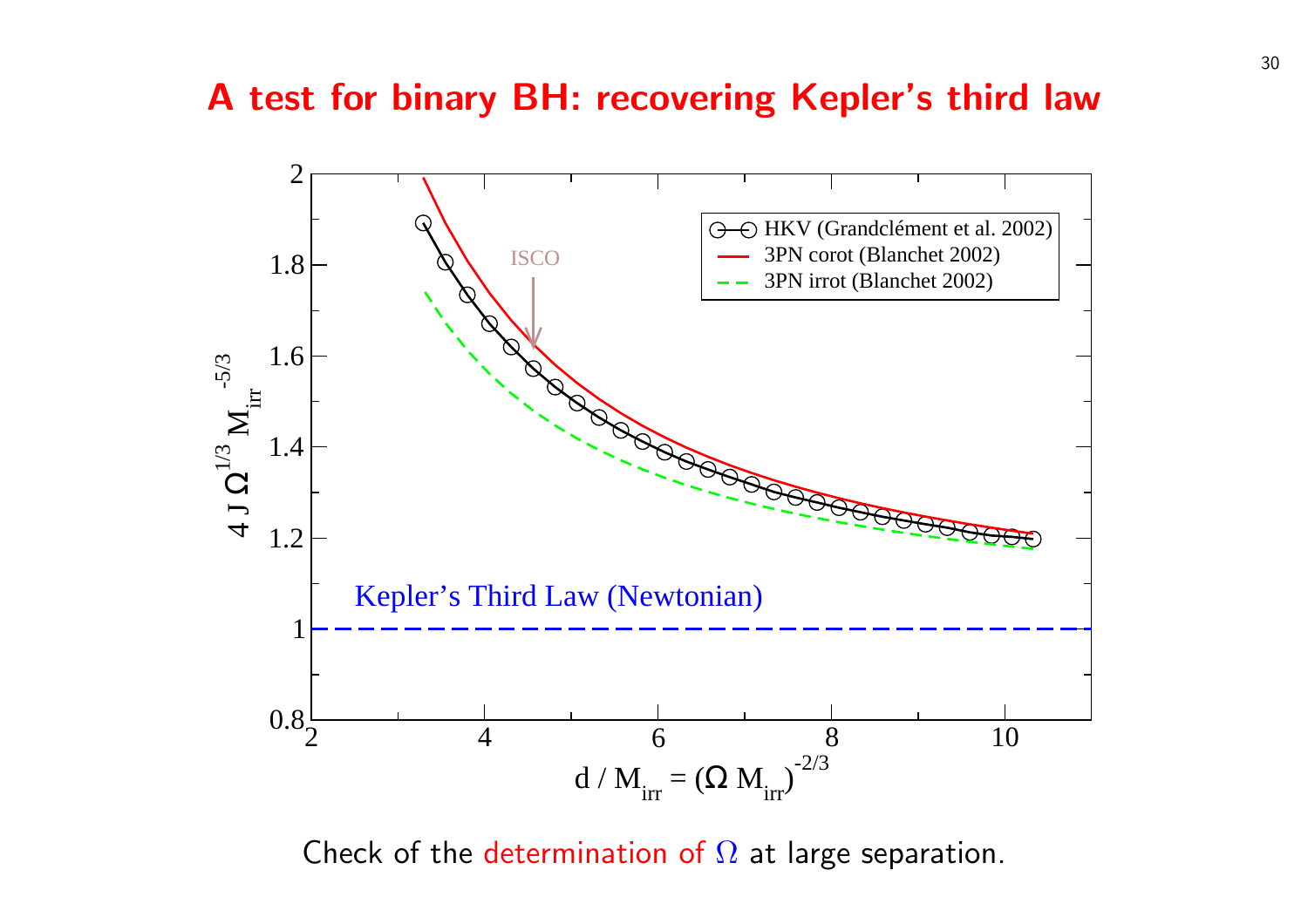## 

## Results for binary neutron stars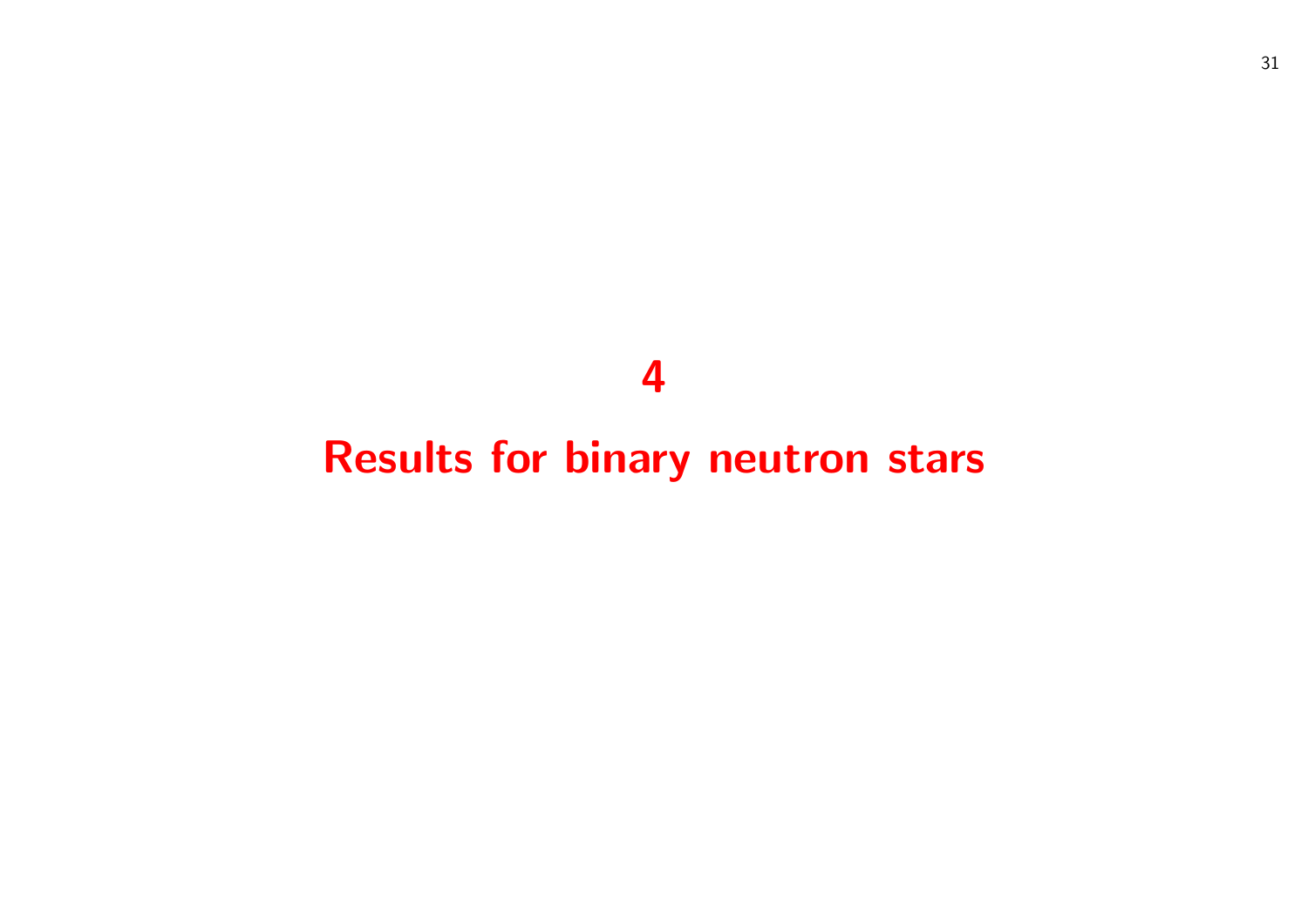## Defining an evolutionary sequence of binary NS

The gravitational radiation driven evolution of binary neutron stars preserves the baryon number.

The quasi-stationary evolution of binary NS is modelled by computing a sequence of HKV configurations with

- decreasing separation
- fixed total baryon number of each star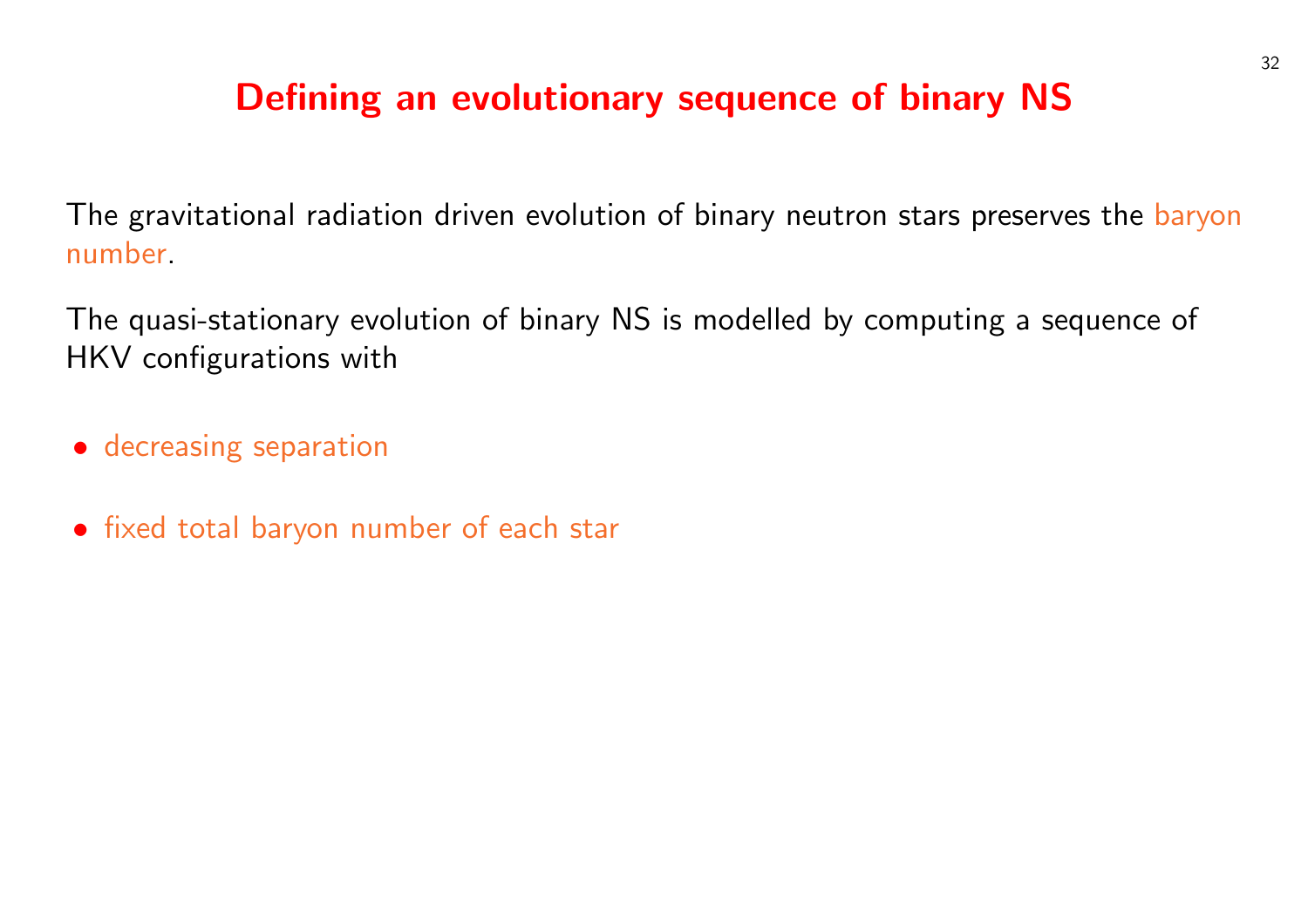## Results for Newtonian polytropic sta

#### End of the sequence:

• synchronized binaries: contact between the two stars



Baryon density  $(z=0)$ 

 $\gamma = 3$  synchronized configuration [Taniguchi, Gourgoulhon & Bonazzola,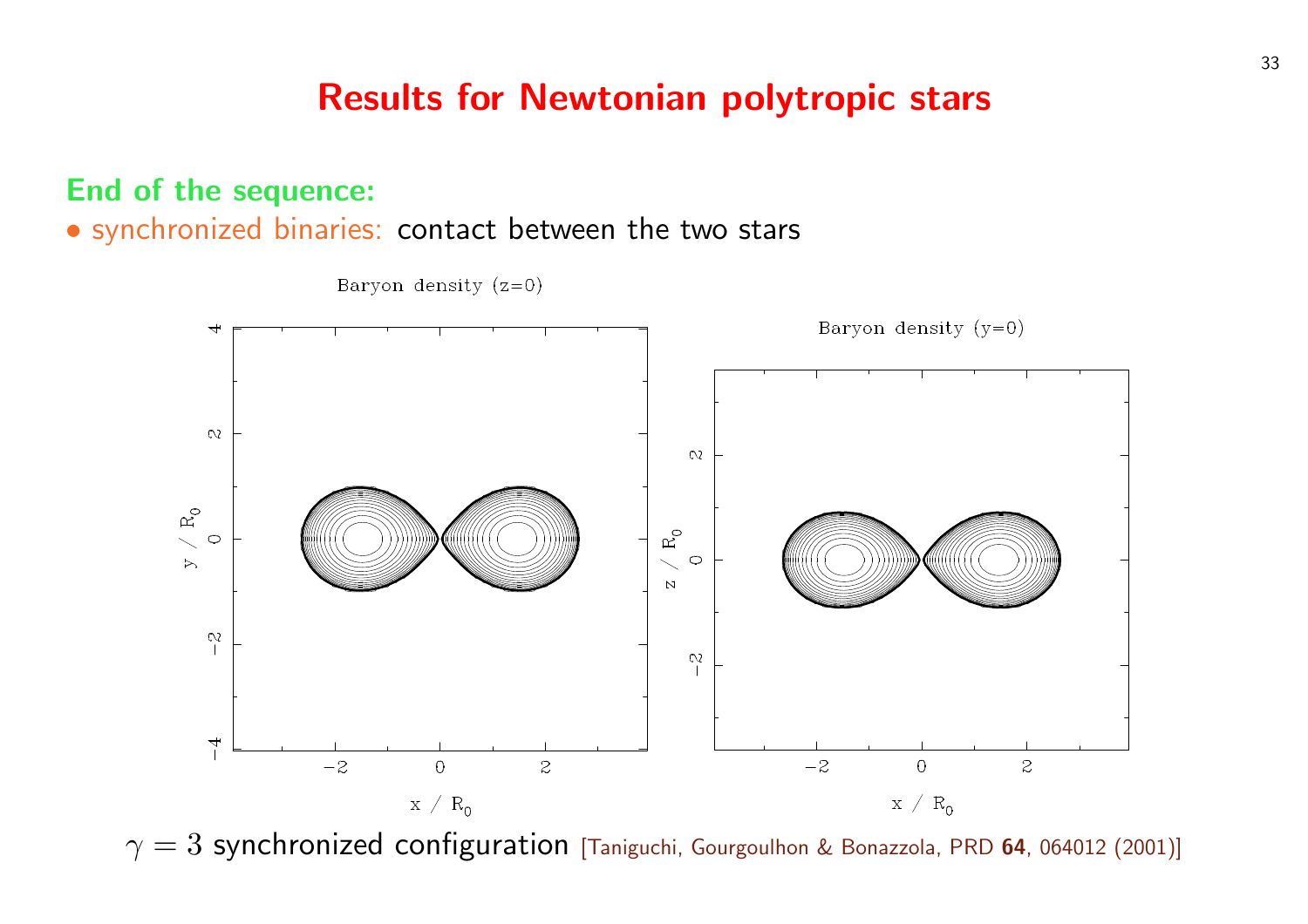## Results for Newtonian polytropic stars (

#### End of the sequence:

• irrotational binaries: mass-shedding detached configuration



 $\gamma=3$  irrotational configuration [Taniguchi, Gourgoulhon & Bonazzola, P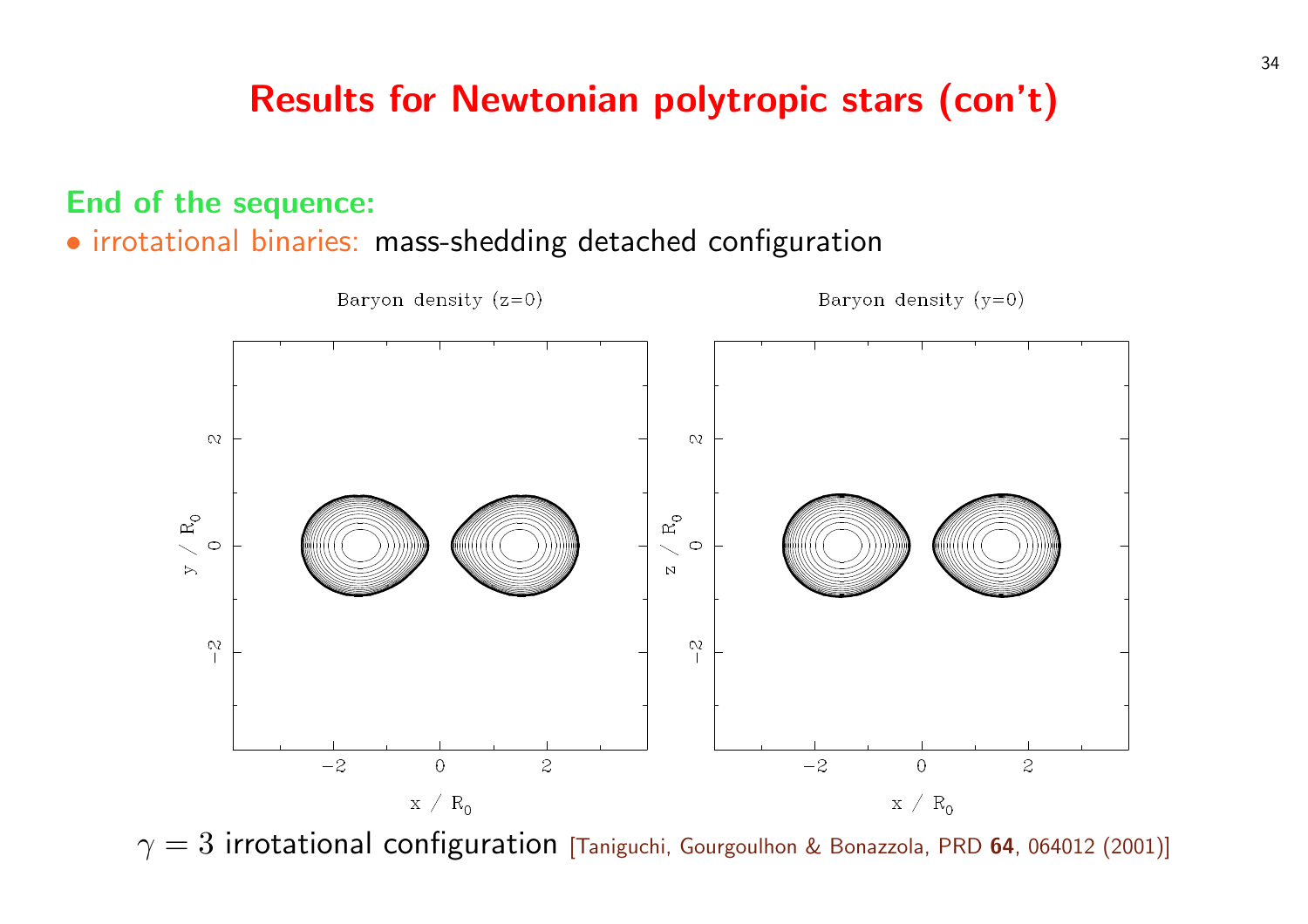## Results for Newtonian polytropic stars (



Last st minimu sequend

For irro before  $\gamma \gtrsim 2.3$ 

[Taniguchi, Gourgoulhon & Bonazzola, PRD 64, 064012 (2001)]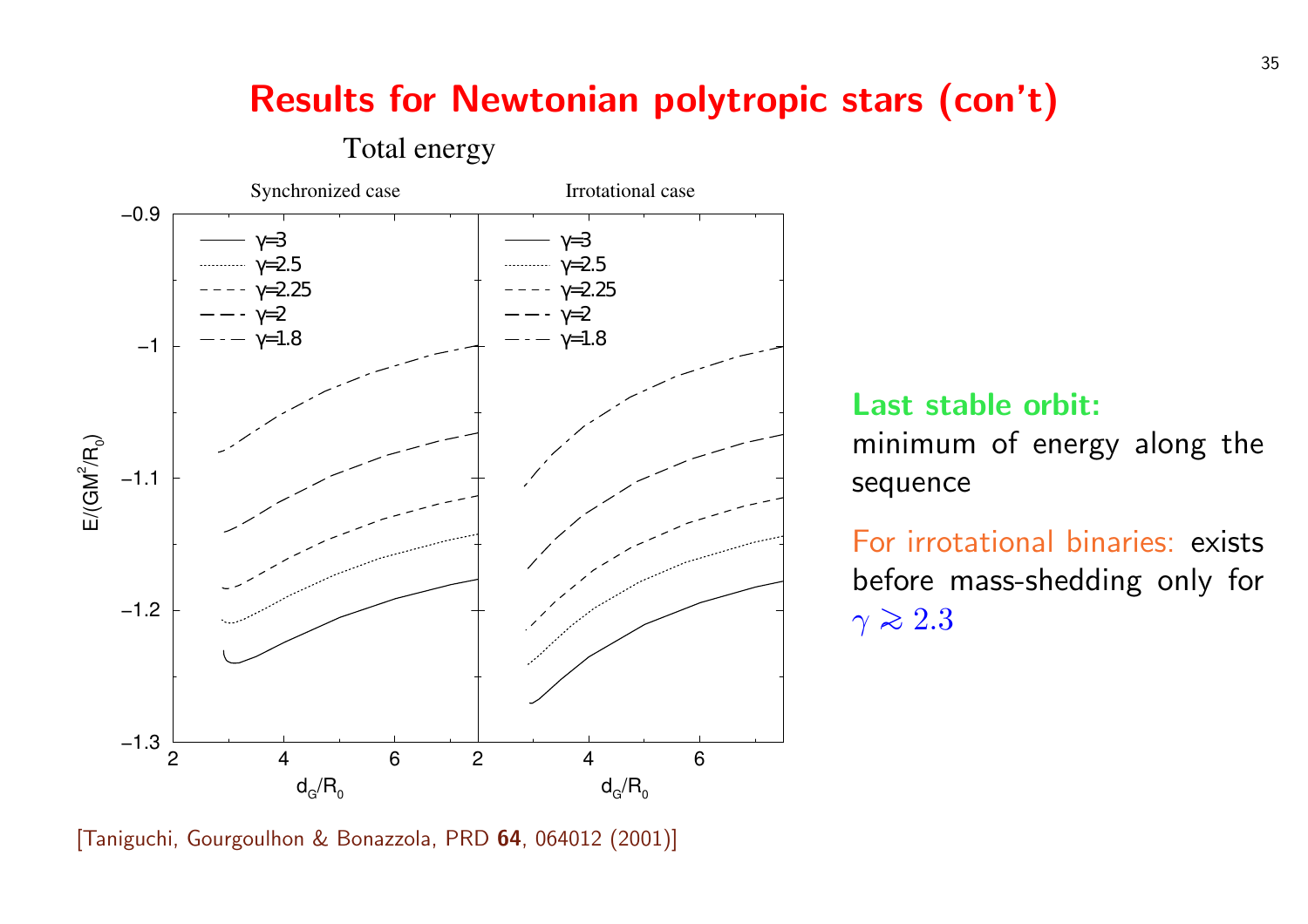#### Results for relativistic polytropic sta



[Taniguchi & Gourgoulhon, PRD 66, 104019 (2002)]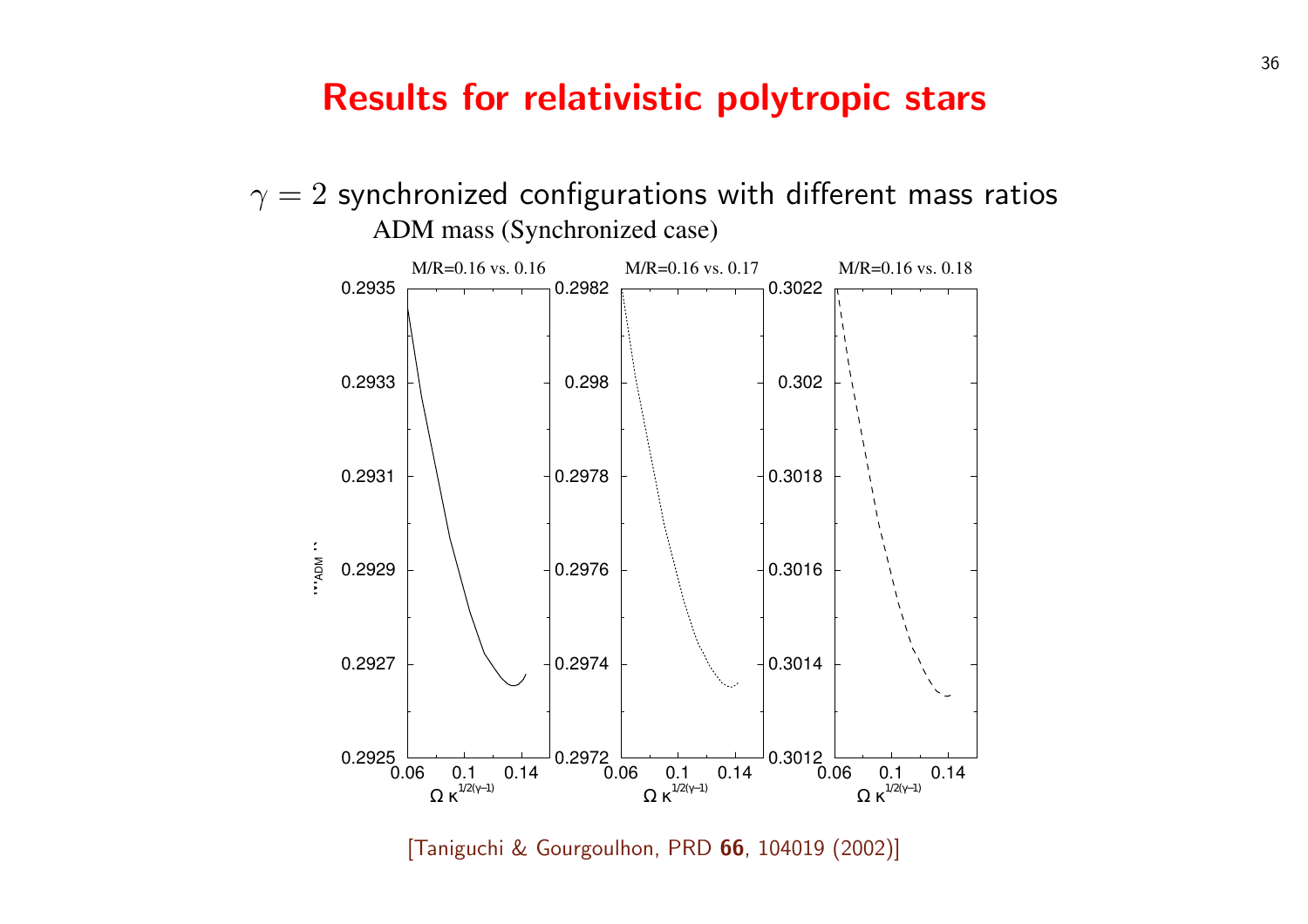#### Results for relativistic polytropic stars (





[Taniguchi & Gourgoulhon, PRD 66, 104019 (2002)]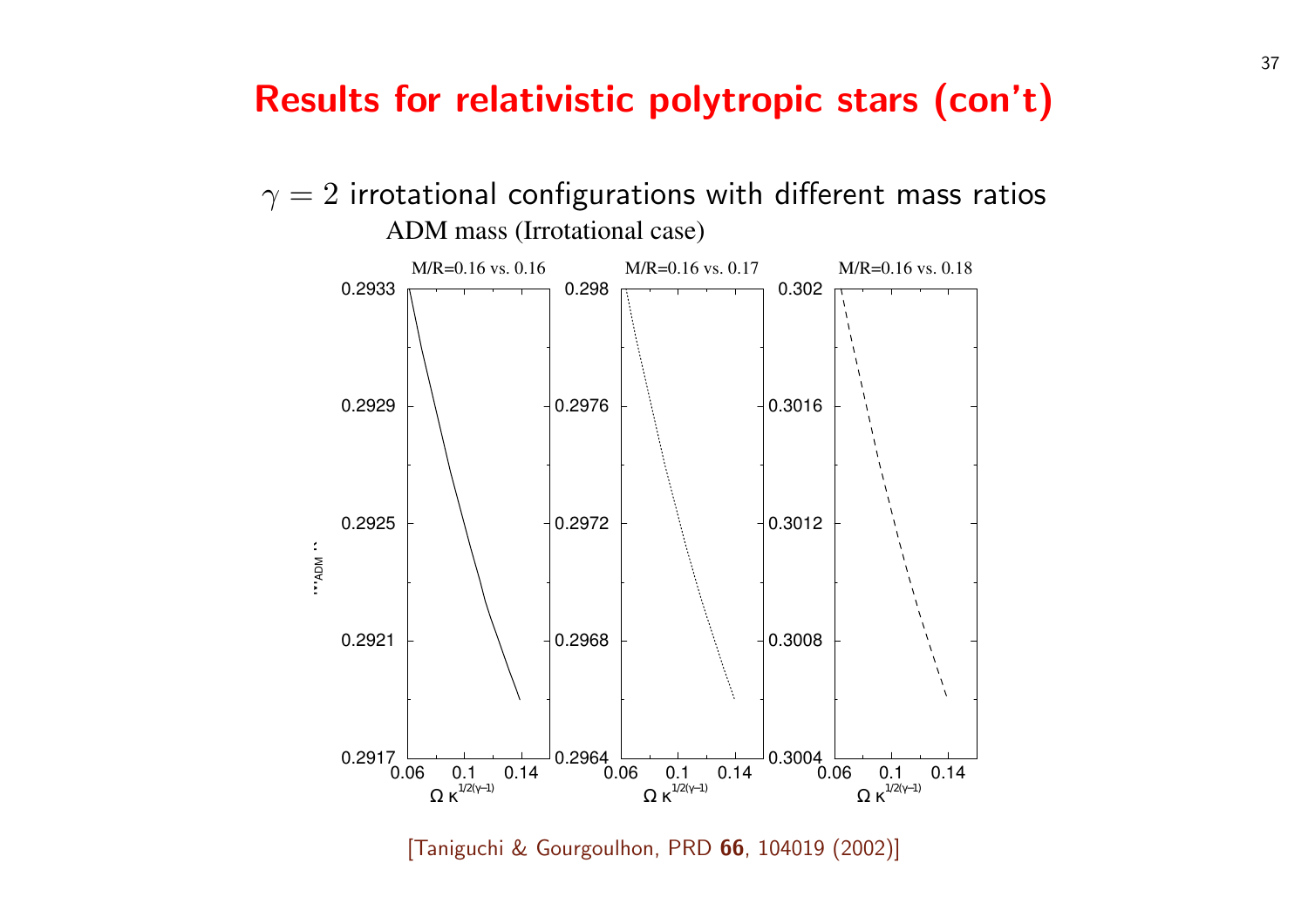## Results for relativistic polytropic stars (

Stability against gravitational collapse of each s

Relative change in central energy density



[Taniguchi & Gourgoulhon, PRD 66, 104019 (2002)]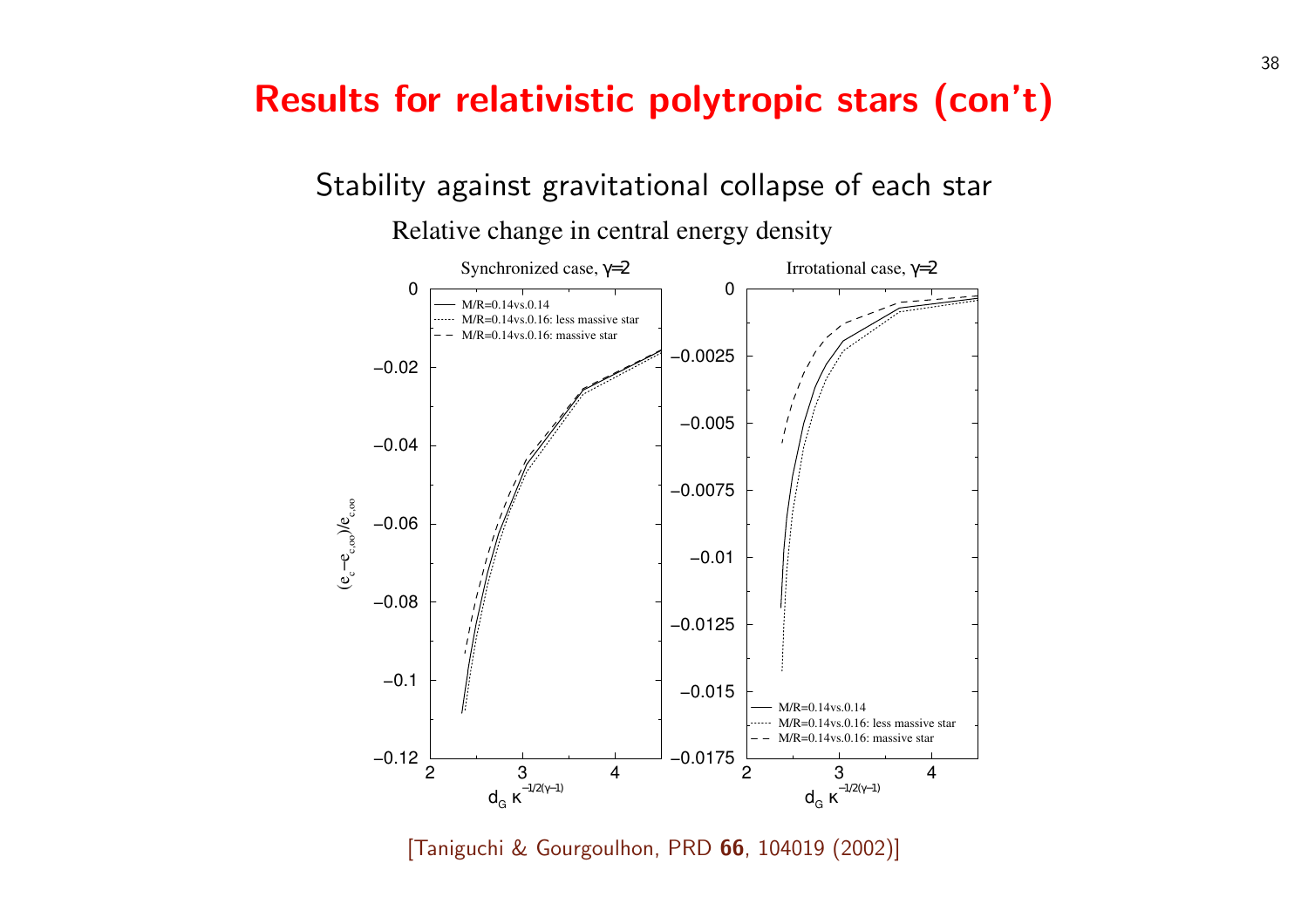## 

# Results for binary black holes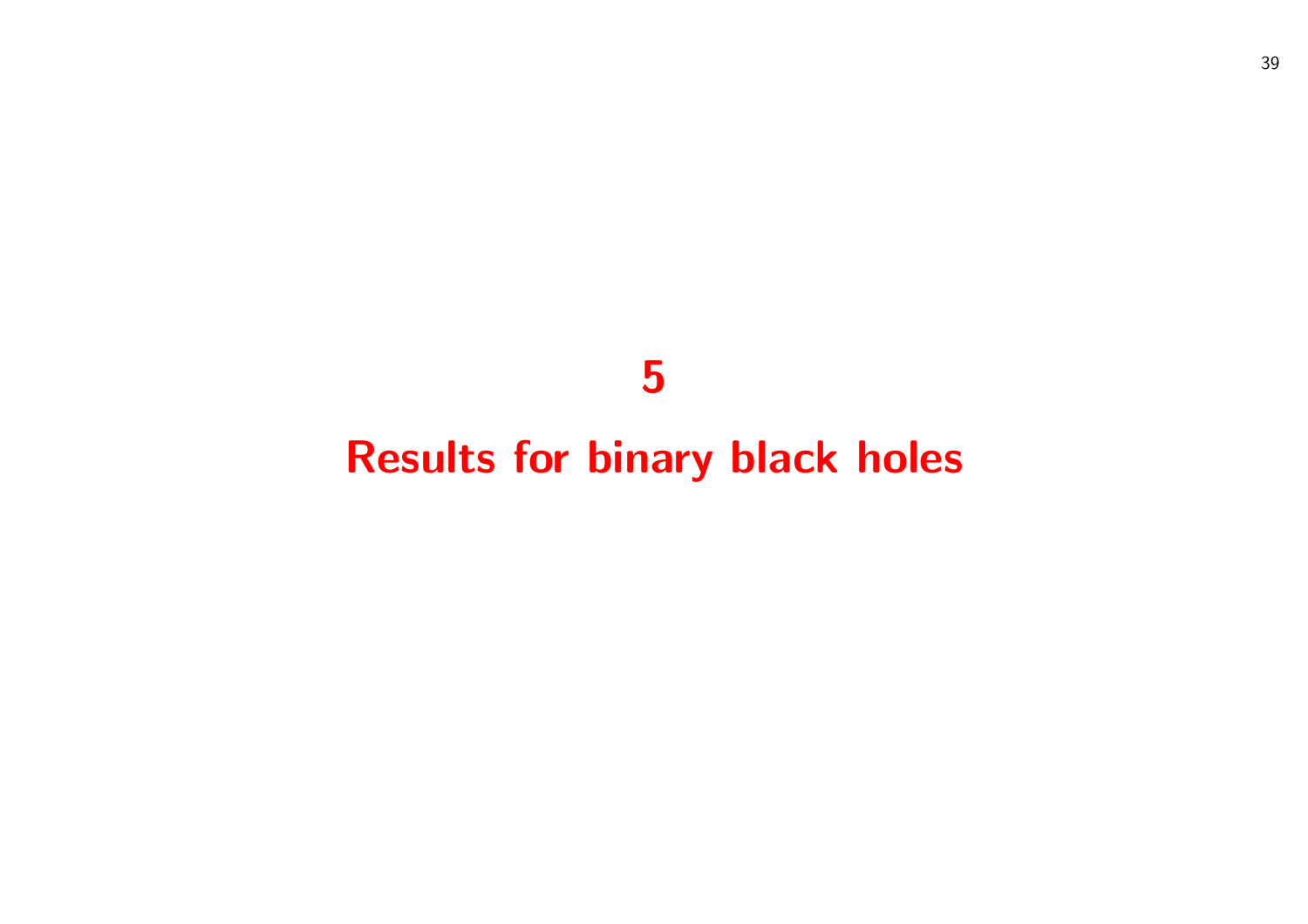#### Defining an evolutionary sequence: BH

An evolutionary sequence is defined by:

$$
\left. \frac{dM_{\rm ADM}}{dJ} \right|_{\rm sequence} = \Omega
$$

This is equivalent to requiring the constancy of the horizon area of virtue of the First law of thermodynamics for binary black holes [:](http://publish.aps.org/abstract/PRD/v65/e064035)

$$
dM_{\rm ADM} = \Omega \, dJ + \frac{1}{8\pi} \left( \kappa_1 \, dA_1 + \kappa_2 \, dA_2 \right)
$$

recently established by Friedman, Uryu & Shibata [PRD 65, 064035 (20

Note: Within the helical symmetry framework, a minimum in  $M_{\rm Al}$ at fixed horizon area locates a change of orbital stability (ISCO) [F 65, 064035 (2002)].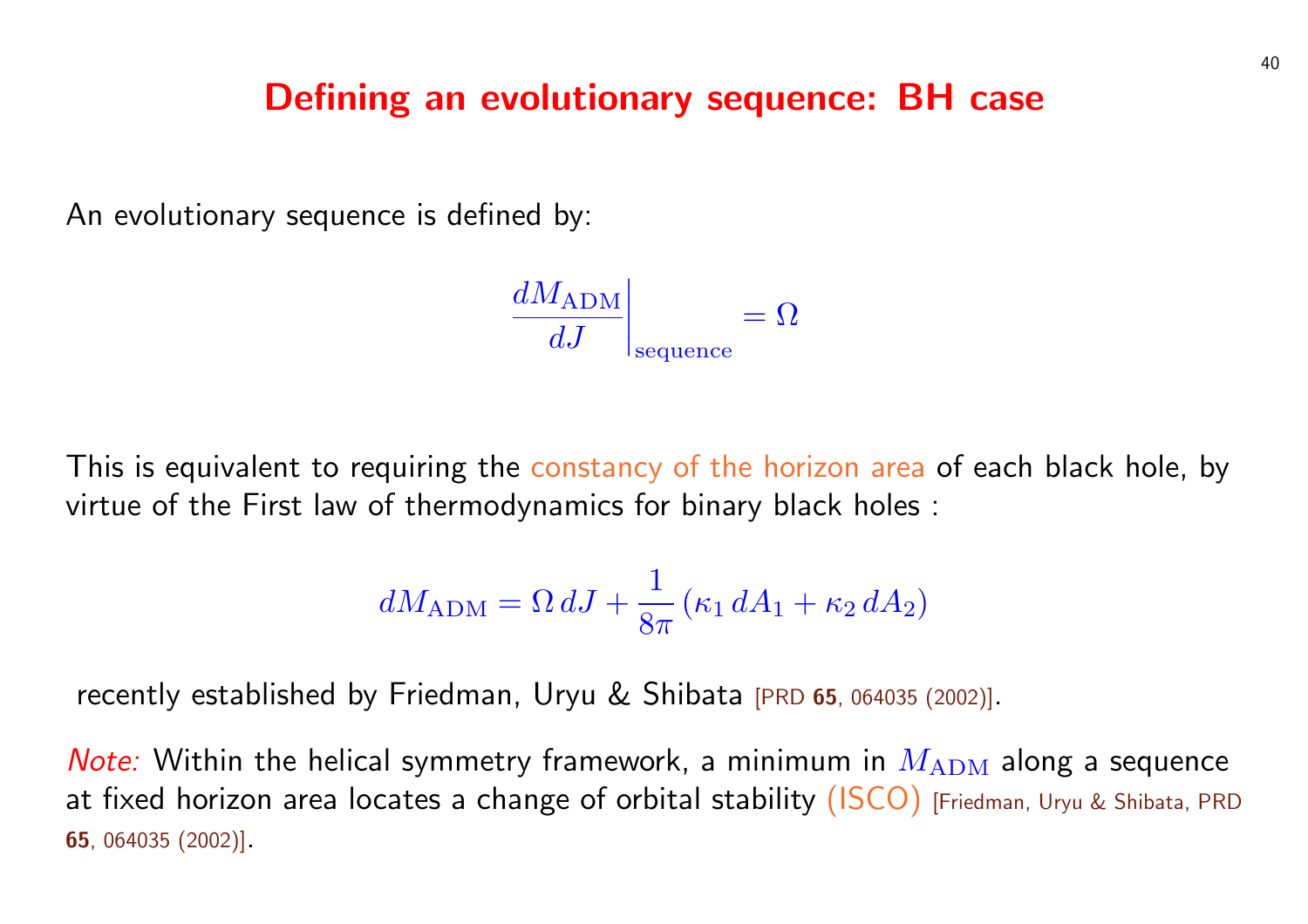## ISCO configuration

## Lapse function



[Grandclément, Gourgoulhon, Bonazzola, PRD 65, 044021 (2002)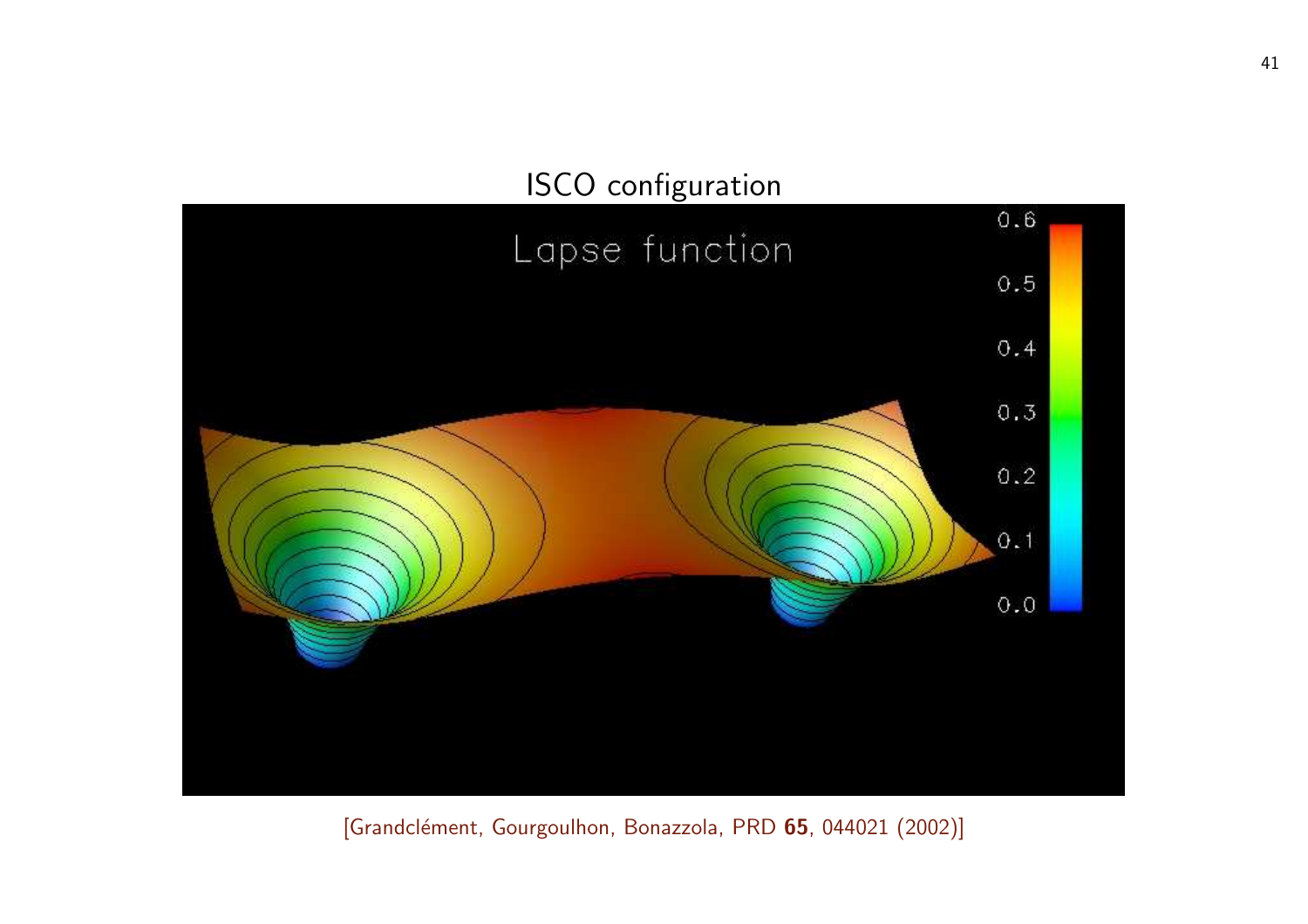#### ISCO configuration



[Grandclément, Gourgoulhon, Bonazzola, PRD 65, 044021 (2002)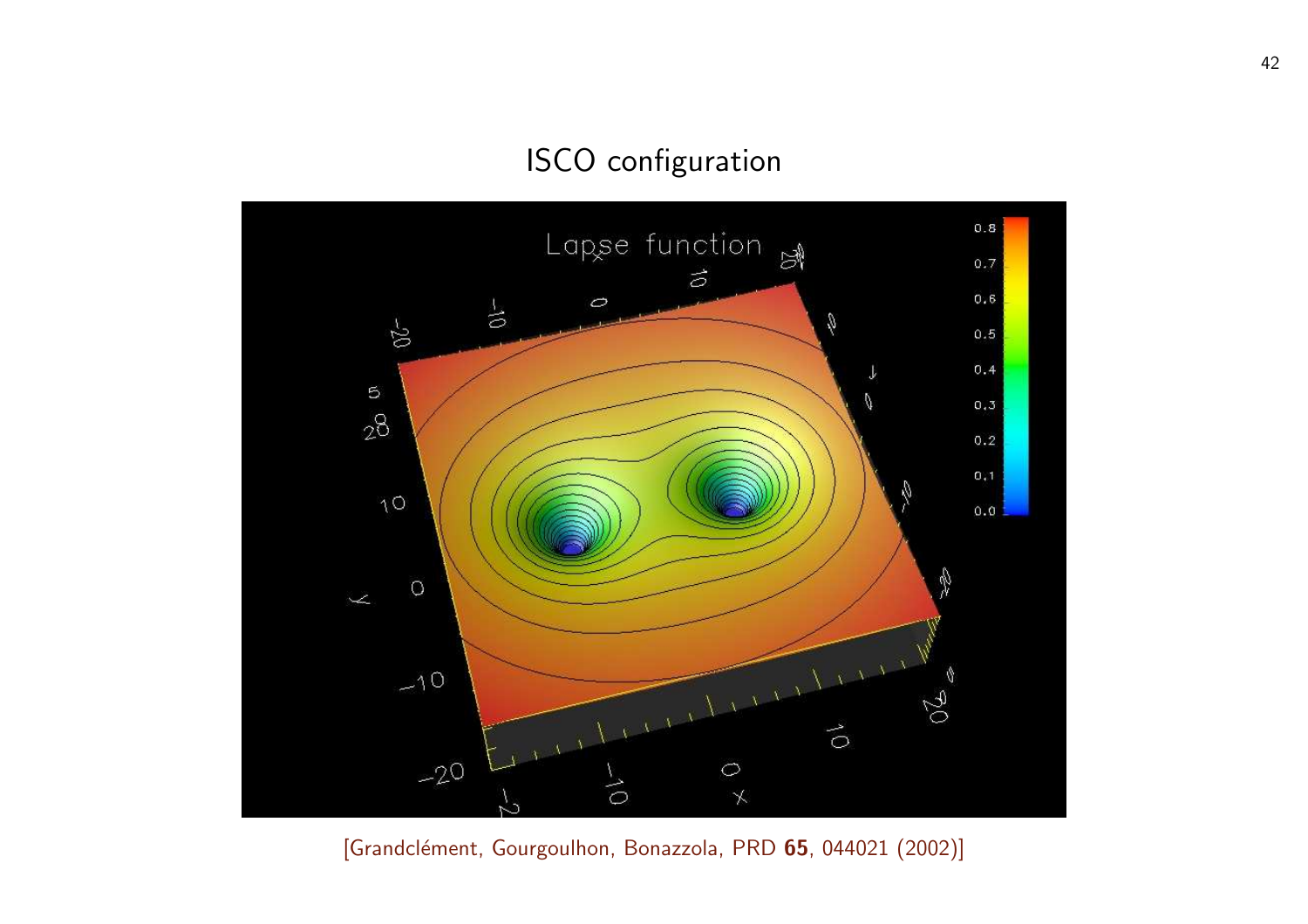#### **Comparison with Post-Newtonian computations**

Binding energy along an evolutionary sequence of equal-mass



[Damour, Gourgoulhon, Grandclément, PRD 66, 024007 (2002)]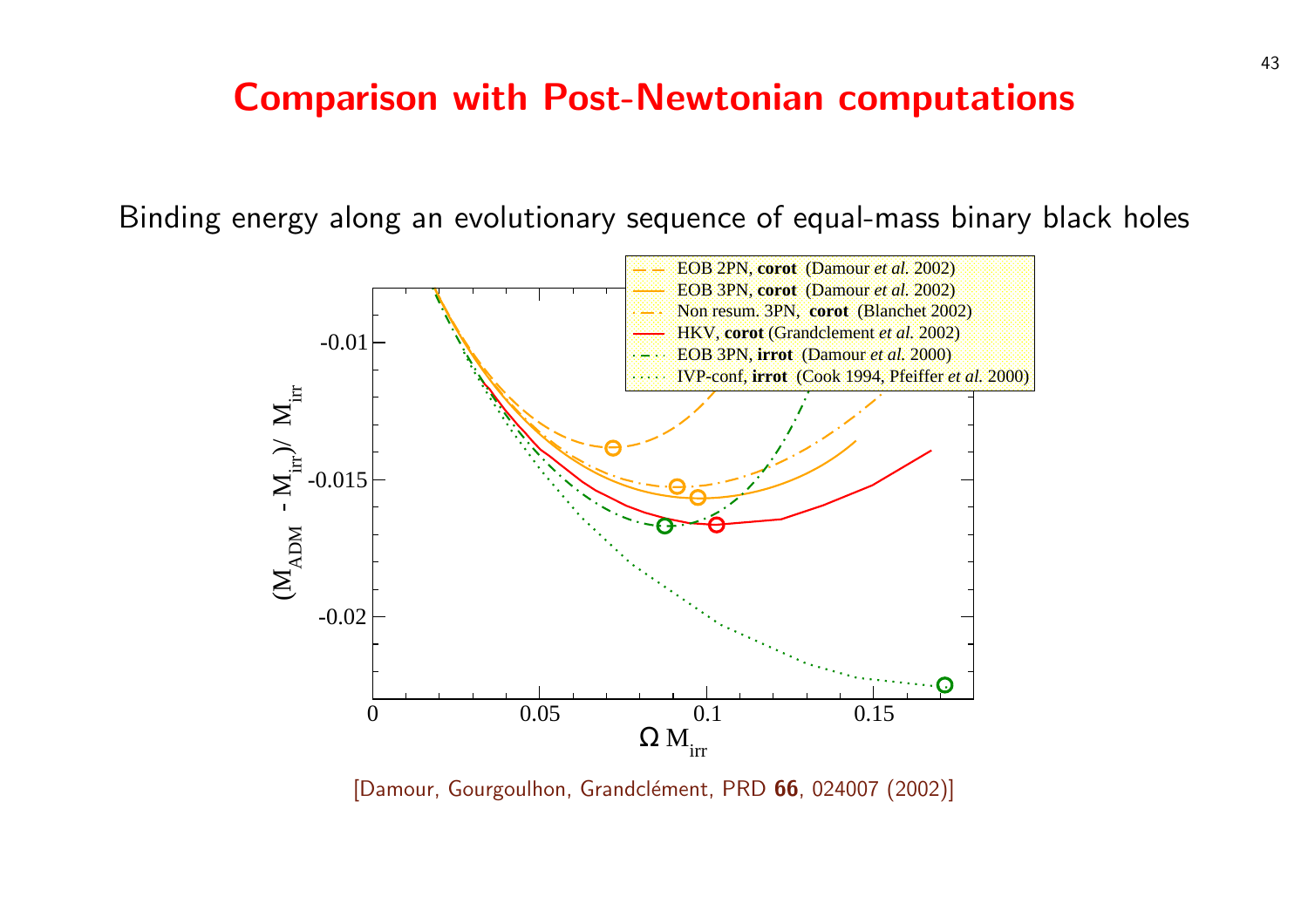#### Location of the ISCO



[Damour, Gourgoulhon, Grandclément, PRD 66, 024007 (2002)]